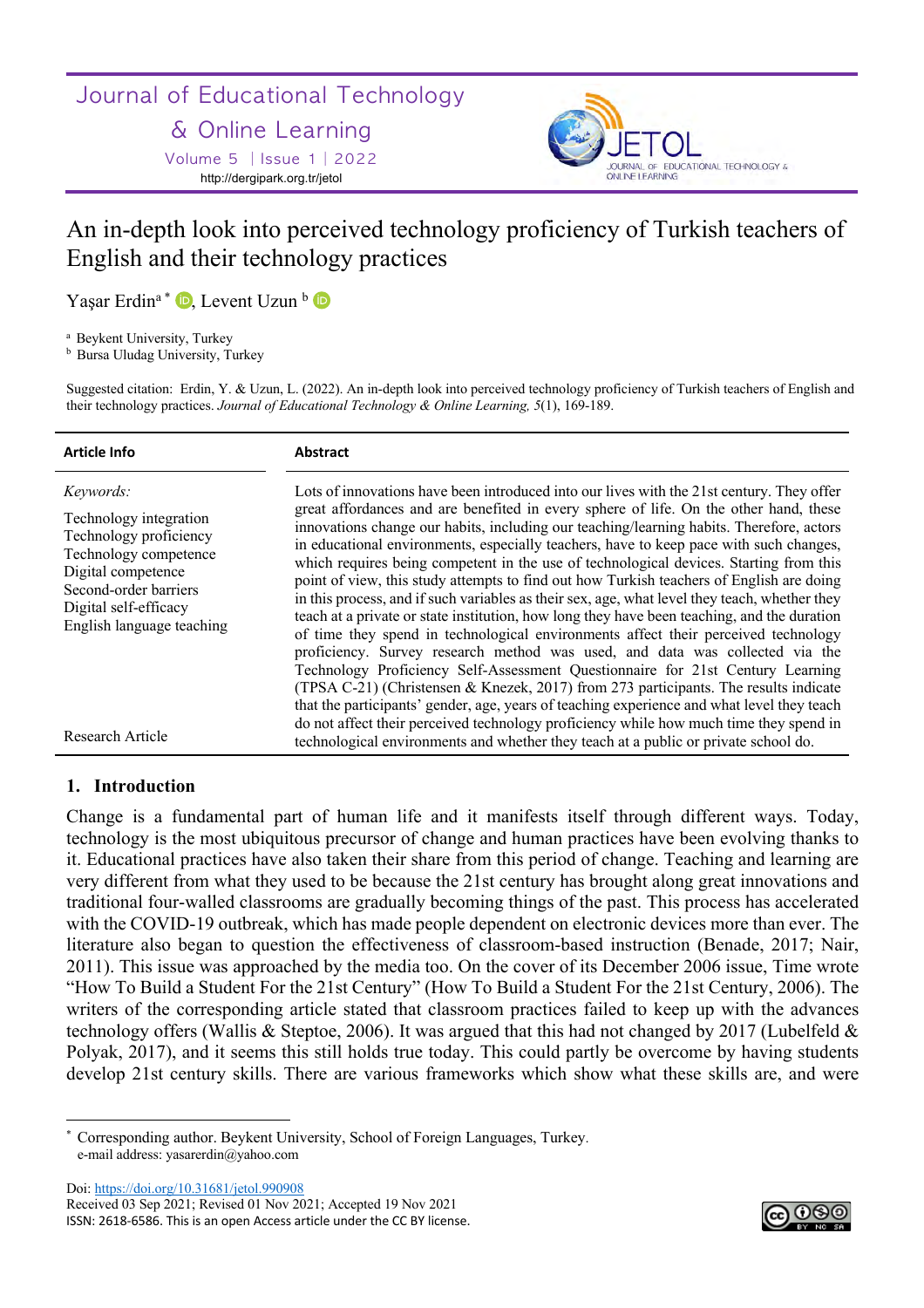prepared by such institutions as Battelle for Kids (Partnership of 21st Century Learning, 2019), National Research Council (Pellegrino & Hilton, 2013), and World Economic Forum (2015).

One intersection point of these frameworks is technology competence, which is described as "the ability to create and use a particular field of technology effectively, which is gained through extensive experimentation and learning in its research, development and employment in production" (Fai & von Tunzelmann, 2001, p.142). Technology competence, or digital competence, also falls into the eight key competences for lifelong learning that European Union (2006) introduced. It could be defined as:

…the set of knowledge, skills, attitudes, abilities, strategies and awareness that are required when using ICT (Information and communications technology) and digital media to perform tasks; solve problems; communicate; manage information; collaborate; create and share content; and build knowledge effectively, efficiently, appropriately, critically, creatively, autonomously, flexibly, ethically, reflectively for work, leisure, participation, learning and socializing (Ferrari, 2012, p. 30).

This definition suggests that digital competence is much more complex than just being able to use electronic devices well. When it comes to teachers' digital competence, it gets even more complex because they also have to transfer information to their audience (Krumsvik, 2008). According to ISTE (International Society for Technology in Education) Standards, educators must "facilitate and inspire student learning and creativity", "design and develop digital age learning experiences and assessments", "model digital age work and learning", "promote and model digital citizenship and responsibility", and "engage in professional growth and leadership" (ISTE, n.d.). To achieve these requirements, educators must possess digital competence, self-efficacy (Bandura, 1993) and Technological Pedagogical Content Knowledge (TPACK) (Koehler & Mishra, 2009). Self-efficacy posits that educators must believe in their own skills in order to establish beneficial learning environments so that their learners' performance improves (Bandura, 1993). TPACK denotes the domains of knowledge educators must have in order to integrate technology into their classes (Koehler & Mishra, 2009). Besides, Christensen and Knezek (2018) argue that "positive attitudes and long-standing positive dispositions" (p. 358) are also necessary. Teachers' social awareness (Zhao, Pugh, Sheldon, & Byers, 2002); competence in planning and teaching their courses, being ethically conscious, innovative, able to solve problems and knowledgeable in their own field (Kabakci Yurdakul et al., 2012); ability to form an appropriate environment to make use of technology and to have students take a favorable stance towards technology integration (Guzman & Nussbaum, 2009); having a grasp of a variety of pedagogic approaches so as to utilize technology effectively in class and to have students develop 21st century skills (Voogt, Fisser, Pareja Roblin, Tondeur, & van Braak, 2013) are among other things that have been argued to be required in this process.

Despite its complexity and multifaceted nature, technology has been studied to a great extent in the literature and found to offer a great number of affordances in language classrooms in various contexts such as inclass contexts (Byrd & Lansing, 2016; Ebrahimzadeh & Alavi, 2017; Eppard, Nasser, & Reddy, 2016; Reynolds & Kao, 2019; Samur, 2019; Uzun, 2017; Yang, Quadir, & Chen, 2016), outside-class contexts (Ibrahim, 2019; Lai, 2015; Lai, Yeung, & Hu, 2016; Scholz, 2017), both in- and outside-class context (Basal, 2015b; Evseeva & Solozhenko, 2015; Girmen & Kaya, 2019; Hung, 2018; Kurt, 2017; Lee, 2019; Tan, 2018), education of the underprivileged (Dey & Bandyopadhyay, 2019; Sirin, Plass, Homer, Vatanartiran, & Tsai, 2018; Westin, Männikkö Barbutiu, Perera, & Anuradha, 2016), education of the disabled (Abdallah & Fayyoumi, 2016; Ok & Rao, 2017; Saad, Dandashi, Aljaam, & Saleh, 2015; Singh & Kaur, 2016), teacher education (Benitt, Schmidt, & Legutke, 2018; Howard & Scott, 2017; Kessler & Hubbard, 2017). Although the affordances that technology offers are numerous and undeniable, it is not integrated into today's classrooms as much as desired. Regarding this matter, Ertmer (1999) came up with first-order (external) and second-order (internal) barriers to technology integration. The former refer to issues not related to educators themselves, such as insufficient infrastructure and training. Actors other than educators account for the elimination of these barriers. The latter, on the other hand, refer to issues related to educators themselves. Elimination of one of these barriers would not be sufficient for technology to be integrated successfully. Initiated in Turkey in 2010, the Fatih Project, i.e. Movement to Increase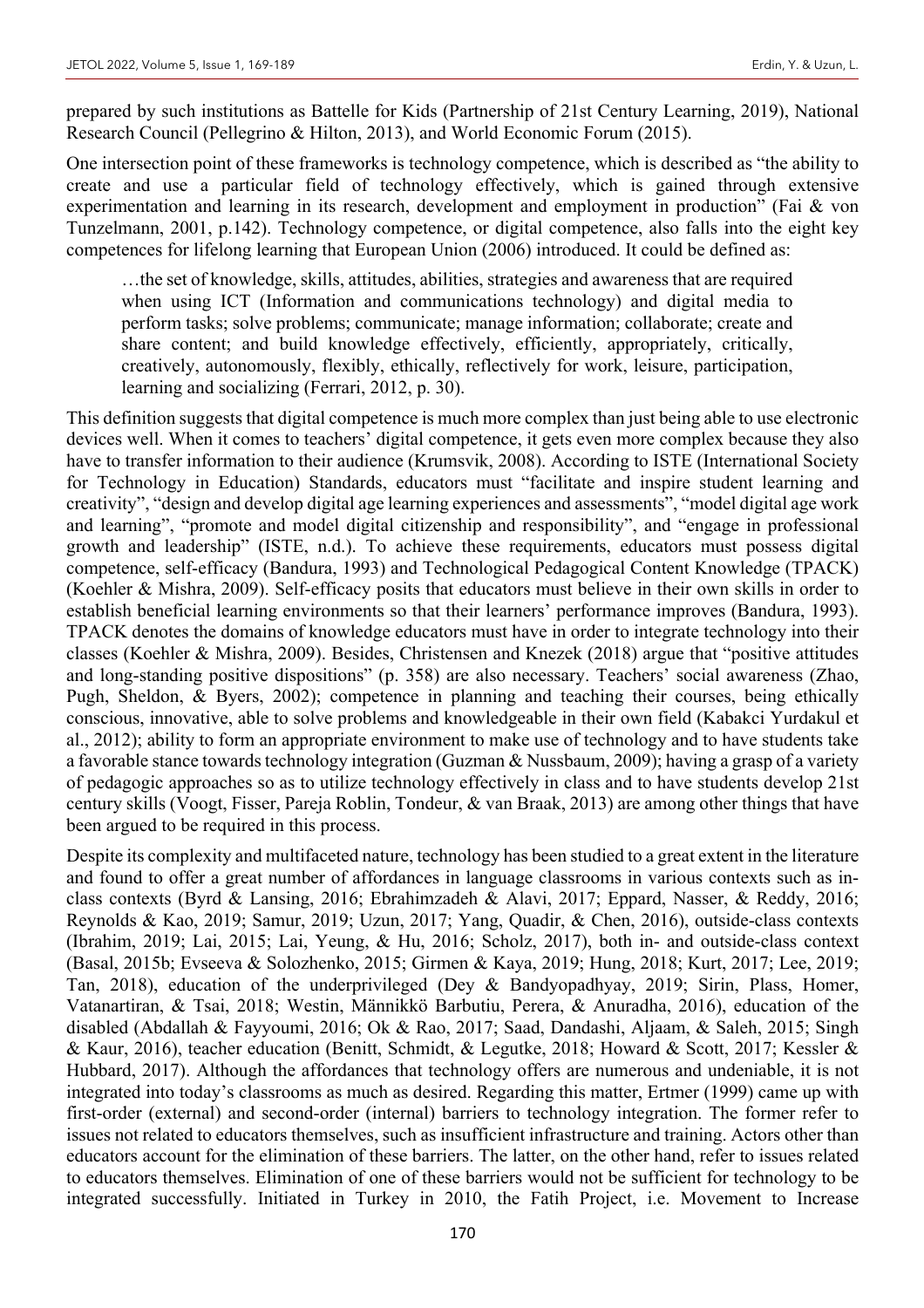Opportunities and Technology, serves a good example. Huge investments were made and first-order barriers were attempted to be eliminated, but second-order barriers were overlooked and desirable results could not be achieved (Bildircin, 2018; Cumhuriyet, 2018; Evrensel 2019). Both barriers must be removed for successful technology integration. Besides, Tsai and Chai (2012) claim that there is also third-order barrier, which is "the lack of design thinking by teachers" (p.1), and all three barriers must be eliminated.

As discussed before, technology use in education has yielded positive outcomes, but this does not mean that educators are able to incorporate technology in their teaching effectively (Farjon, Smits, & Voogt, 2019). At this juncture, the present study focuses on self-efficacy in addition to digital competence. Technological self-efficacy of pre-service teachers seem to be high (Çelik & Karamustafaoğlu, 2016; Çoklar & Odabaşı, 2009; Çubukçu & Çeliker, 2016; García-Martín & García-Sánchez, 2017; Kavanoz, Yüksel, & Özcan, 2015; Solak & Çakır, 2014; Şirin & Duman, 2013; Üstündağ, Güneş, & Bahçivan, 2017), which is not surprising as most of the participants, arguably all of them, were digital natives. In-service teachers' technological self-efficacy, on the other hand, has not received as much attention as their preservice counterparts', and both are found to differ from each other (Yeh, Hsu, Wu, Hwang, & Lin, 2014) and the former tends to be unsatisfactory (Ardıç & Çiftçi, 2019; Bas & Senturk, 2018; Beşoluk, Kurbanoğlu, & Önder, 2010; Ursavaş, Yalçın, & Bakır, 2019) compared to the latter.

# **2. Problem Situation**

Black (2010) argues that the first generation of digital natives were born in the late 1980s and early 1990s, when personal computers and internet access became widespread. This means digital natives began to undertake the role of a teacher in class within the last two decades, and most teachers are digital immigrants, who might not have technology proficiency.

On the other hand, most of the literature assesses pre-service teachers' technology proficiency (Atar, Aydın, & Bağcı, 2019; Bağcı & Atar, 2019; Basal, 2015a; Başal & Kaynak, 2020; Hana, 2020; İşler & Yıldırım, 2018; Liza & Andriyanti, 2020; Pace, Rodesiler, & Tripp, 2010; Raman, 2014; Sarıçoban, Tosuncuoğlu, & Kırmızı, 2019; Schieble, 2010; Solak & Çakır, 2014; Tachaiyaphum & Hoffman, 2018; Tseng, Cheng, & Yeh, 2019), but they are already digital natives and proficient technology users (Howlett & Waemusa, 2018; Lee & James, 2018). However, there are limited number of studies that assess perceived technology proficiency of in-service teachers, more specifically that of Turkish teachers of English, (Akturk & Ozturk, 2019; Ardıç & Çiftçi, 2019; Ergen, 2019; Köse, 2016; Özel & Arıkan, 2015), most of whom are digital immigrants (Howlett & Waemusa, 2018; Lee & James, 2018; Prensky, 2001) and might be incompetent users of technology. Setting out with this idea, the researcher aims to analyze the perceived technology proficiency of in-service Turkish teachers of English. Furthermore, Kahraman and Yılmaz (2018) mentioned that analyzing educators' ICT (Information and communications technology) proficiency occasionally via a reliable tool that represents technological innovations is necessary because technology keeps improving all the time.

In addition, the learning habits of the 21st century students have changed to a large extent. Prensky (2001) implies that the education systems of the past cannot fulfil the expectations of today's students. They would like to make use of smartphones, computers etc. in class, and a contemporary teacher should be able to fulfil this expectation. However, Ertmer and Ottenbreit-Leftwich (2010) argue that the affordances that technology offers are not taken advantage in educational environments as much as desired. The present study attempts to find out if this still holds true and how well Turkish teachers of English are doing in meeting this expectation.

Finally, due to COVID-19, technology has become much more ingrained into our lives, and online lessons have become the only means to continue education. Under the circumstances, in-service teachers' technology competence has risen to prominence. More research is required in this field since the more we know about in-service teachers' technological self-efficacy and attitudes towards technology integration, the better we can pave the way for 21st-century classrooms (Ergen, 2019).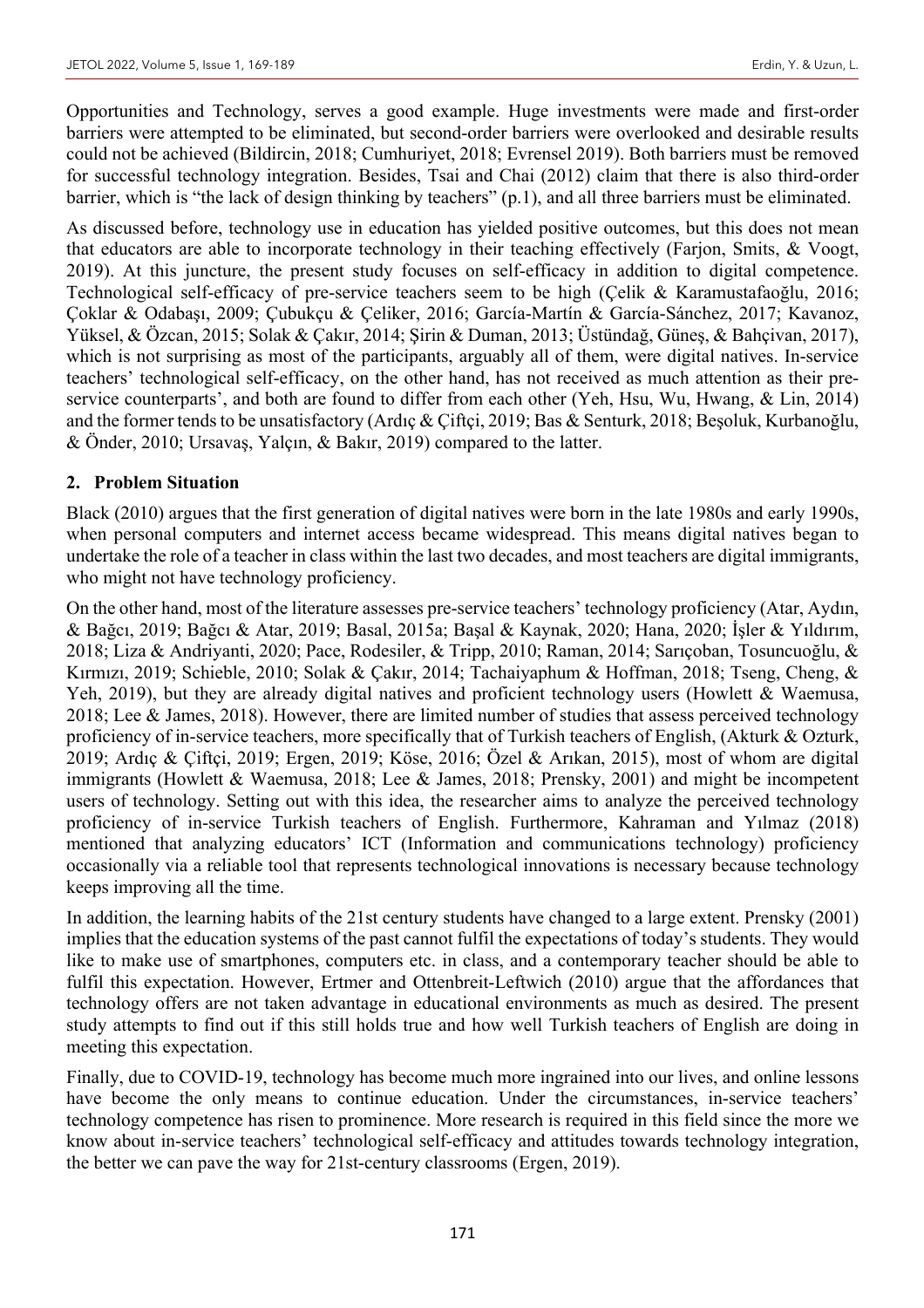Bearing all these in mind, this study aims to contribute to the literature by assessing technology self-efficacy of in-service Turkish teachers of English. In this regard, self-assessment scales provide useful tools to obtain opinions on technology incorporation in educational settings (Christensen & Knezek, 2018). To that end, TPSA C-21 (Technology Proficiency Self-Assessment for 21st Century Learning) (Christensen & Knezek, 2017) was used to collect data in this study.

All things considered, the following research questions were formulated:

1. Is there a meaningful relationship between the sex of Turkish teachers of English and their perceived technology proficiency?

2. Is there a meaningful relationship between the age of Turkish teachers of English and their perceived technology proficiency?

3. Is there a meaningful relationship between the level Turkish teachers of English teach and their perceived technology proficiency?

4. Is there a meaningful relationship between whether Turkish teachers of English teach at a state or a private institution and their perceived technology proficiency?

5. Is there a meaningful relationship between years of teaching experience of Turkish teachers of English and their perceived technology proficiency?

6. Is there a meaningful relationship between how much time Turkish teachers of English spend in technological environments and their perceived technology proficiency?

# **3. Method**

Survey research design was applied in this study. It is defined as "a collection of information from a sample by asking questions in order to describe some aspects of the population of which the sample is a part" (Fraenkel & Wallen, 2006, p. 423). Out of survey research designs, questionnaire, which is the most preferred data collection tool and defined as a set of questions and/or items following an order to collect data from individuals about a specific topic (Lavrakas, 2008), was used.

# *3.1. Data Collection*

The data collection instrument of the study had 3 parts. The first one included the purpose of the study, and the researcher's name and contact information. In the second part, the participants' age and gender, the level they teach, whether they teach at a state or private school/university, the duration of their teaching experience, and the duration of time they spend on digital environments were asked. In the last part, TPSA C-21 was applied. The questionnaire was recreated on Google Forms. A shortened URL (bit.do/techproficiency) and a QR code were created in order to deliver it to the participants easily.

TPSA C-21 is the enhanced form TPSA, which was created by Ropp (1999) so as to examine technological self-efficacy of teachers. Due to the advancements in technology in recent years, TPSA had to be updated. Fourteen new items under 2 sub-dimensions, i.e. emerging tools and teaching with emerging technologies, were added by Christensen and Knezek (2017) to the pre-existing 20 items under 4 sub-dimensions, i.e. "using electronic mail, using the World Wide Web (WWW), using technology applications, and teaching with technology" (Christensen & Knezek, 2017, p.20). As a result, TPSA C-21 has 34 items under 6 subdimensions. The 7th item, which states "I feel confident that I could… search for and find the Smithsonian Institution Web site" was omitted after obtaining confirmation from an expert in the field of English language teaching since it possesses no indicative characteristics because the intended population is not familiar with Smithsonian Institution and there are not any equivalent Turkish organizations that can be replaced. Thus, the TPSA C-21 that was used in the present study has 33 items, each of which is structured on a 5-point Likert scale. Figure 1 shows the sub-dimensions and the items falling under them.

Christensen and Knezek (2017) ran reliability analysis and the Cronbach's alpha values were found to range between .75 and .93. The former corresponds to high reliability and the latter excellent reliability according to Hinton, McMurray and Brownlow (2014), who suggest that "0.90 and above shows excellent reliability;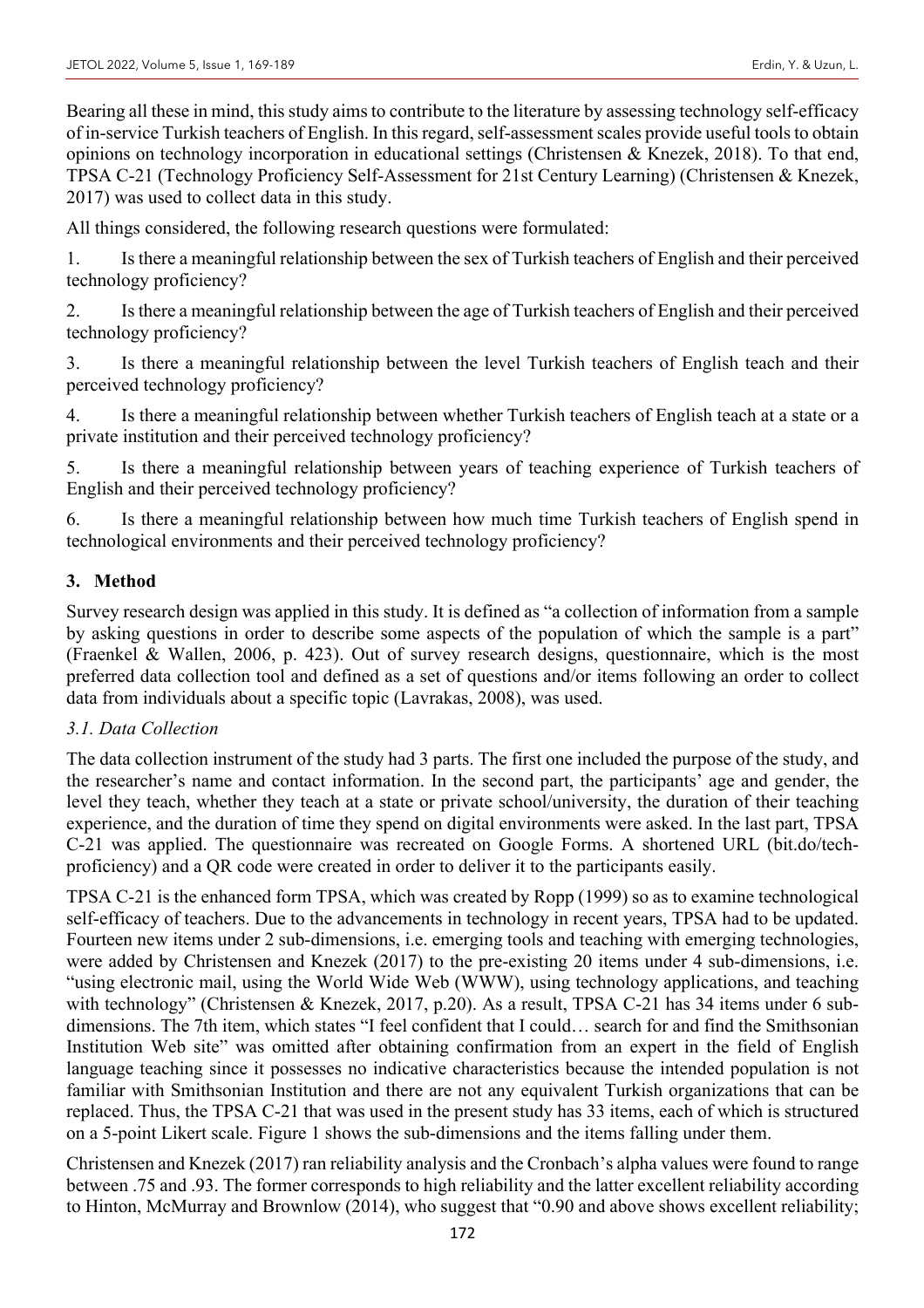0.70 to .90 shows high reliability; 0.50 to .70 shows moderate reliability; 0.50 and below shows low reliability" (p. 359). The Cronbach's alpha value for entire TPSA C-21 was found .96, which also corresponds to excellent reliability. The researcher also tested reliability via a pilot study, in which the Cronbach's alpha values were found to range between .536 and .908, and that of the entire questionnaire was found .945. The Cronbach's alpha values that both Christensen and Knezek (2017) and the researcher found are shown in Table 1.



**Fig. 1.** Sub-dimensions of TPSA C-21 and items corresponding to them

# **Table 1.**

Reliability (Cronbach's alpha) values of the six sub-scales and of the entire questionnaire

|                                           | TPSA C-21                    | TPSA C-21                   |
|-------------------------------------------|------------------------------|-----------------------------|
|                                           | (Christensen & Knezek, 2017) | used in the present study   |
|                                           | α                            | α                           |
| E-mail scale                              | .76 (High Reliability)       | .83 (High Reliability)      |
| WWW scale                                 | .75 (High Reliability)       | .54 (Moderate Reliability)  |
| Integrated Applications scale             | .84 (High Reliability)       | .79 (High Reliability)      |
| Teaching with Technology scale            | .89 (High Reliability)       | .86 (High Reliability)      |
| Teaching with Emerging Technologies scale | .93 (Excellent Reliability)  | .91 (Excellent Reliability) |
| Emerging Technologies Skills scale        | .84 (High Reliability)       | .84 (High Reliability)      |
| Entire questionnaire                      | .96 (Excellent Reliability)  | .95 (Excellent Reliability) |

Furthermore, the Kaiser–Meyer–Olkin (KMO) coefficient and Bartlett's value were found to be .824 and .000 respectively. According to Pallant (2001), the former has to be at least .60 and the latter lower than .05 so that factor analysis could be performed. Since the obtained scores were in line with this statement, factor analysis (principal components, varimax rotation) was run and the item loading values were calculated, which were found to range between .530 (Item 9) and .849 (Item 10). Pallant (2001) states that if an item loading value is higher than .4, it corresponds to strong loading and ought not to be discarded. Therefore, no items were discarded from the study. Next, total item correlation values were calculated and found to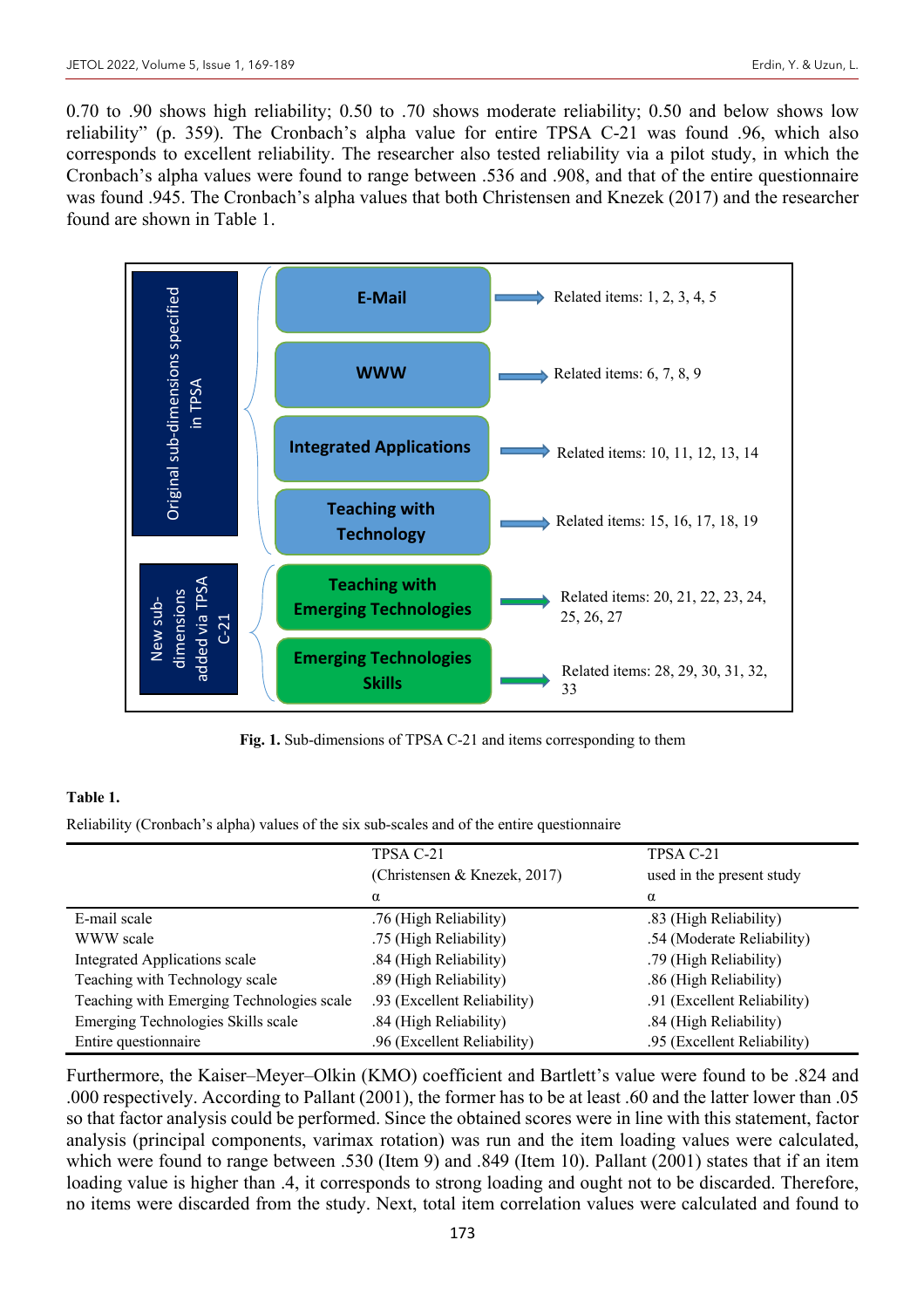range between .301 (Item 5) and .792 (Item 24). Büyüköztürk (2011) states that a value of .4 or higher refers to excellent and that between .3 and .4 good item distinctiveness; an item with a value between .2 and .3 ought to be revised, and that with a value of .2 or less ought to be discarded. Therefore, no items were revised or discarded. All these show that TPSA C-21 adopted in the study is a reliable and valid tool.

#### *3.2. Participants*

The participants of the study were reached via the convenience sampling method, according to which "members of the target population are selected for the purpose of the study if they meet certain practical criteria, such as geographical proximity, availability at a certain time, easy accessibility, or the willingness to volunteer" (Dörnyei, 2007, p.98-99), and via snowball sampling method, in which the participants are asked to distribute the data collection tool to others falling under the scope of the study so that more prospective participants are reached (Biernacki & Waldorf, 1981). In the end, 273 (214 females, 59 males) participants took part in the study. The distribution of age and gender of the participants, what level they mainly teach, how long they have been teaching English, and how much time they spend in technological environments are given in Table 2, 3, 4, and 5, respectively.

#### **Table 2.**

| Variables |        | F   | $\%$   |  |
|-----------|--------|-----|--------|--|
| Age       |        |     |        |  |
|           | 20-29  | 77  | 28.21% |  |
|           | 30-39  | 154 | 56.41% |  |
|           | 40-49  | 34  | 12.45% |  |
|           | 50-59  | 8   | 2.93%  |  |
| Gender    |        |     |        |  |
|           | Female | 214 | 78.39% |  |
|           | Male   | 59  | 21.61% |  |

Demographic data of the participants

#### **Table 3.**

Data related to what level the participants teach and whether they teach at a private or state institution

| Variables         |                     |                  | F   | $\frac{0}{0}$ |
|-------------------|---------------------|------------------|-----|---------------|
| Level             |                     |                  |     |               |
|                   | Primary school      |                  | 32  | 11.72%        |
|                   | Secondary school    |                  | 93  | 34.07%        |
|                   | High school         |                  | 47  | 17.22%        |
|                   | University          |                  | 101 | 37.0%         |
| Private or State? |                     |                  |     |               |
|                   | Private institution |                  | 114 | 41.76%        |
|                   |                     | Primary school   | 13  | 4.76%         |
|                   |                     | Secondary school | 13  | 4.76%         |
|                   |                     | High school      | 11  | 4.03%         |
|                   |                     | University       | 77  | 28.21%        |
|                   | State institution   |                  | 159 | 58.24%        |
|                   |                     | Primary school   | 19  | 6.96%         |
|                   |                     | Secondary school | 80  | 29.30%        |
|                   |                     | High school      | 36  | 13.19%        |
|                   |                     | University       | 24  | 8.79%         |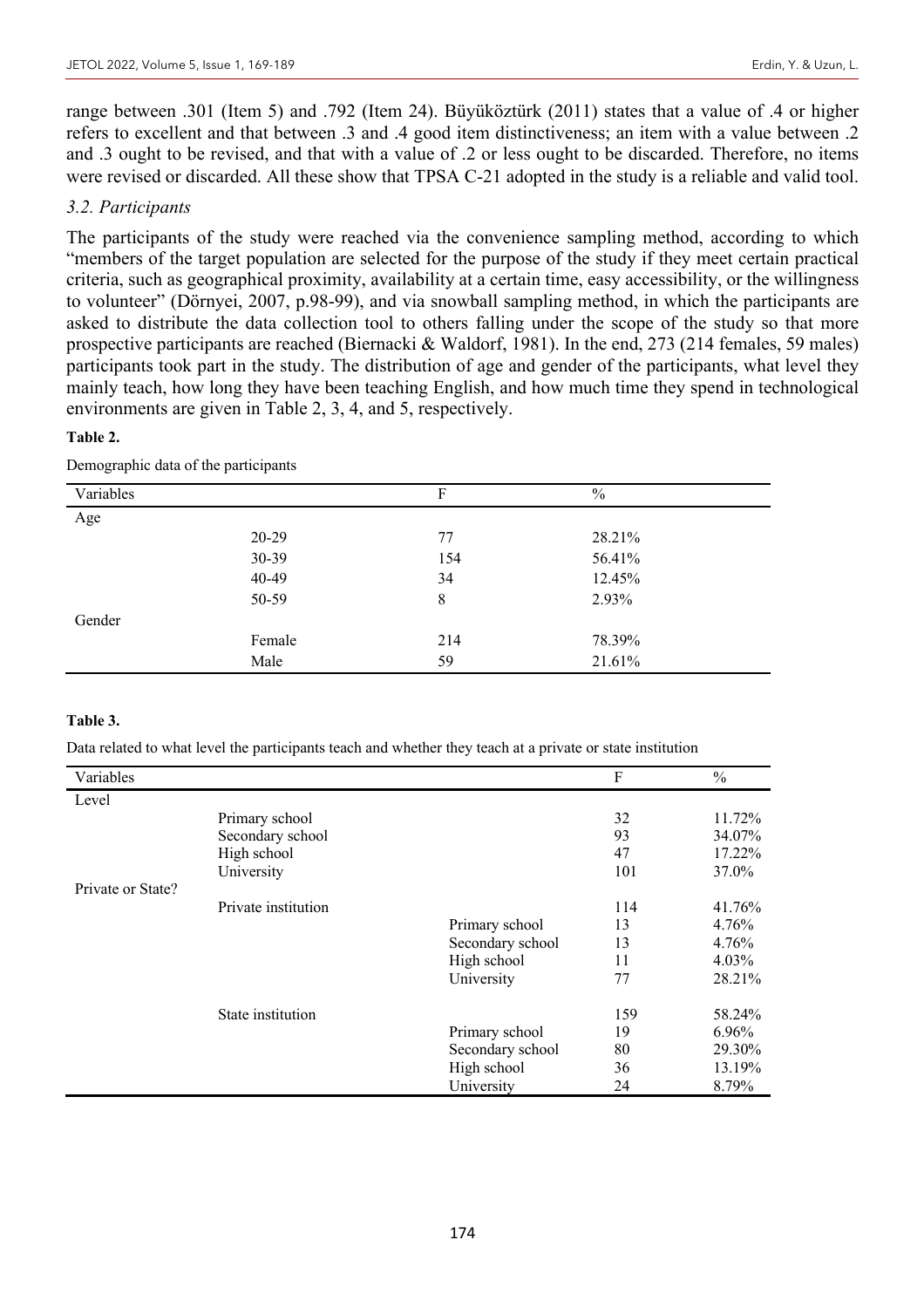#### **Table 4.**

Data showing how long the participants have been teaching English

| Variables      |                  | F  | $\frac{0}{0}$ |
|----------------|------------------|----|---------------|
| Range of years |                  |    |               |
|                | Less than 1 year | 8  | 2.93%         |
|                | $1 - 3$ years    | 34 | 12.45%        |
|                | $4-6$ years      | 57 | 20.88%        |
|                | $7 - 9$ years    | 61 | 22.34%        |
|                | $10 - 14$ years  | 59 | 21.61%        |
|                | $15+$ years      | 54 | 19.78%        |

#### **Table 5.**

Data showing how much time the participants spend in technological environments in a day

| Variables      |               | F   | $\%$   |
|----------------|---------------|-----|--------|
| Range of hours |               |     |        |
|                | $0 - 3$ hours | 63  | 23.08% |
|                | $3 - 6$ hours | 126 | 46.15% |
|                | $6 - 9$ hours | 59  | 21.61% |
|                | $+9$ hours    | 25  | 9.16%  |

### *3.3. Data Analysis Procedures*

The collected data were analyzed via SPSS 22. Independent-samples t-test and ANOVA tests were run. Gravetter, Wallnau, Forzano and Witnauer (2011) state that before performing these two types of tests, independence of observations, normality and homogeneity of variance should be achieved. The data were found normally distributed and homogeneous.

# **4. Results**

Before answering the research questions, the mean scores of the answers given to each item were calculated and found to vary between 3.15 (Item 7 - I feel confident that I could create my own web page) and 4.71 (Item 4 - I feel confident that I could send a document as an attachment to an e-mail message and Item 6 - I feel confident that I could use an Internet search engine (e.g., Google) to find Web pages related to my subject matter interests). The mean score of entire TPSA C-21 was found to be 4.19.

# *4.1. Relationship between Sex and Perceived Technology Proficiency of Turkish Teachers of English*

This research question was analyzed via an independent-samples t-test, and the significance value was not meaningful, which means sex does not affect the technology proficiency of Turkish teachers of English. The related data are given in Table 6.

#### **Table 6.**

Relationship between sex and technology proficiency of Turkish teachers of English

|                                  |        |     | Mean | Std. deviation    | df |          |      |
|----------------------------------|--------|-----|------|-------------------|----|----------|------|
|                                  | Female | 214 |      | .62               |    | $-1.070$ | .286 |
| Perceived technology proficiency | Male   |     |      | $\mathbf{a}$<br>. |    |          |      |

# *4.2. Relationship between Age and Perceived Technology Proficiency of Turkish Teachers of English*

The second research question was analyzed via an ANOVA test. The significance value was higher than .05, i.e. not meaningful, suggesting that age does not affect the technology proficiency of Turkish teachers of English. The related data are shown in Table 7.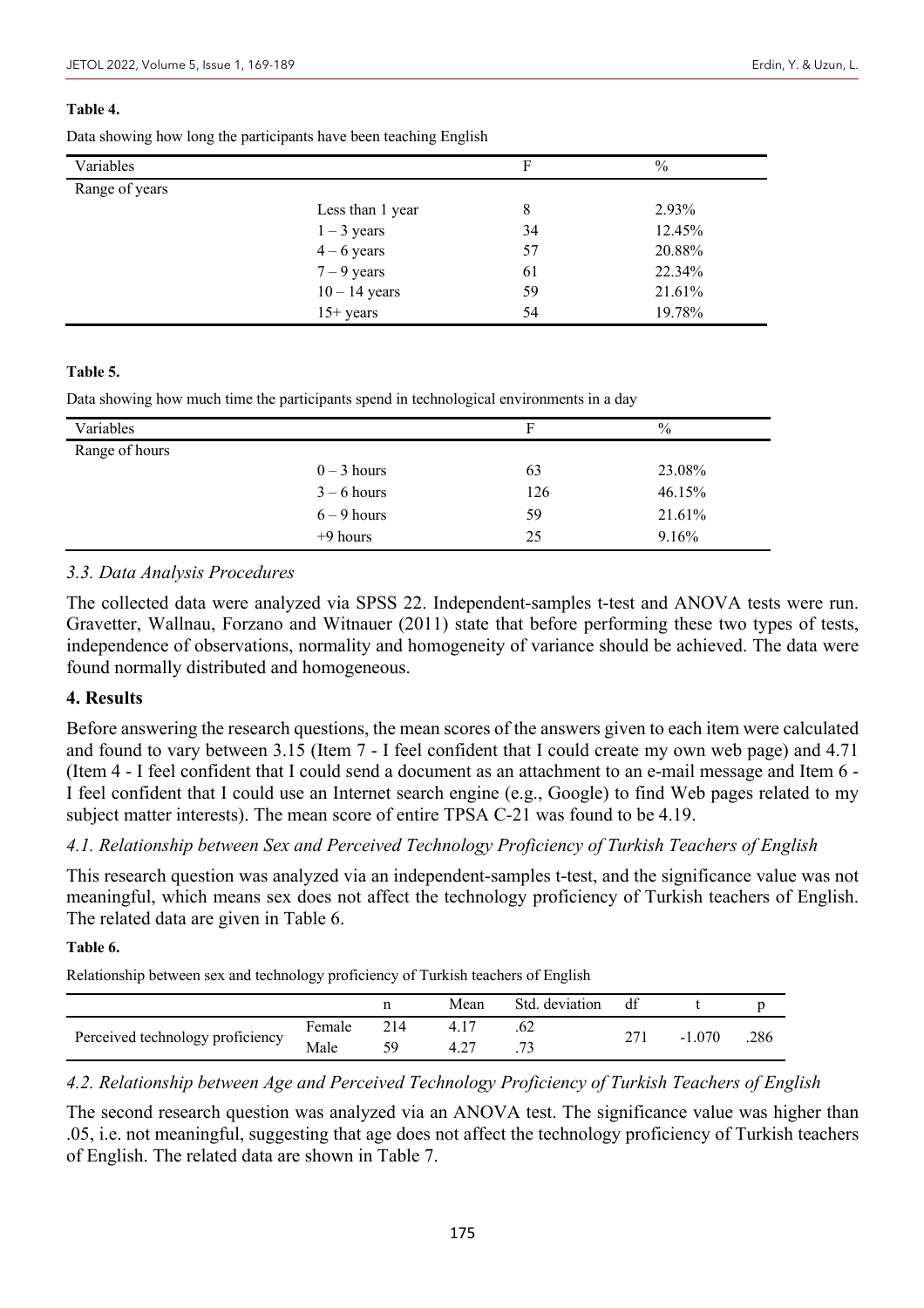#### **Table 7.**

Relationship between age and technology proficiency of Turkish teachers of English

|                | Sum of squares | df  | Mean square |       |      |
|----------------|----------------|-----|-------------|-------|------|
| Between groups | 3.141          |     | 1.047       | 2.576 | .054 |
| Within groups  | 109.334        | 269 | .406        |       |      |
| Total          | 112.475        | ריר |             |       |      |

The younger participants tend to have higher mean scores compared to their older counterparts, but this difference is not meaningful. The mean scores for each age range, i.e. 20-29, 30-39, 40-49, and 50-59, are 4.32, 4.17, 4.13, and 3.72 respectively.

# *4.3. Relationship between the Level Turkish Teachers of English Teach and their Perceived Technology Proficiency*

This research question was also analyzed via an ANOVA test. The result is not significant ( $p=371$ ), which means what level Turkish teachers of English mainly teach is not effective in their technology proficiency. The related data are given in Table 8. The mean scores of each teaching level, i.e. primary school, secondary school, high school, and university, are 4.24, 4.12, 4.13, and 4.27 respectively.

#### **Table 8.**

Relationship between the level Turkish teachers of English teach and their perceived technology proficiency

|                | Sum of Squares | df         | Mean Square |      |    |
|----------------|----------------|------------|-------------|------|----|
| Between Groups | .300           |            | .433        | .049 | 37 |
| Within Groups  | 11.175         | 269        | .413        |      |    |
| Total          | 12.475         | ריר<br>∠⊥∠ |             |      |    |

*4.4. Relationship between Whether Turkish Teachers of English Teach at a State or a Private Institution and Their Technology Proficiency*

This research question was analyzed via an independent-samples t-test. A significant difference was found, which suggests that whether Turkish teachers of English teach at a state or a private institution affect their perceived technology proficiency. The related data are presented in Table 9. The effect size was also calculated and found .04, which refers to small/moderate effect according to Pallant (2001), who suggests "0.01=small effect, 0.06=moderate effect and 0.14= large effect" (p.181).

#### **Table 9.**

Relationship between whether Turkish teachers of English teach at a state or a private institution and their technology proficiency

|                      |         | Mean | Std. deviation | df |      |
|----------------------|---------|------|----------------|----|------|
| Perceived technology | Private |      | 50<br>ر ب      | ົ  | .001 |
| proficiency          | State   | .09  | .00            |    |      |

### *4.5. Relationship between Years of Teaching Experience of Turkish Teachers of English and Their Perceived Technology Proficiency*

This research question was analyzed via an ANOVA test. No significant difference was found. In other words, the number of years of teaching experience of Turkish teachers of English is not effective in their perceived technology proficiency. The related data are shown in Table 10, the mean scores of each group are presented in Table 11.

### **Table 10.**

Relationship between years of teaching experience of Turkish teachers of English and their technology proficiency

|                | Sum of Squares | df  | Mean Square |      |      |
|----------------|----------------|-----|-------------|------|------|
| Between Groups | .422           |     | .284        | .684 | .636 |
| Within Groups  | 11.053         | 267 | .416        |      |      |
| Total          | 12.475         | 272 |             |      |      |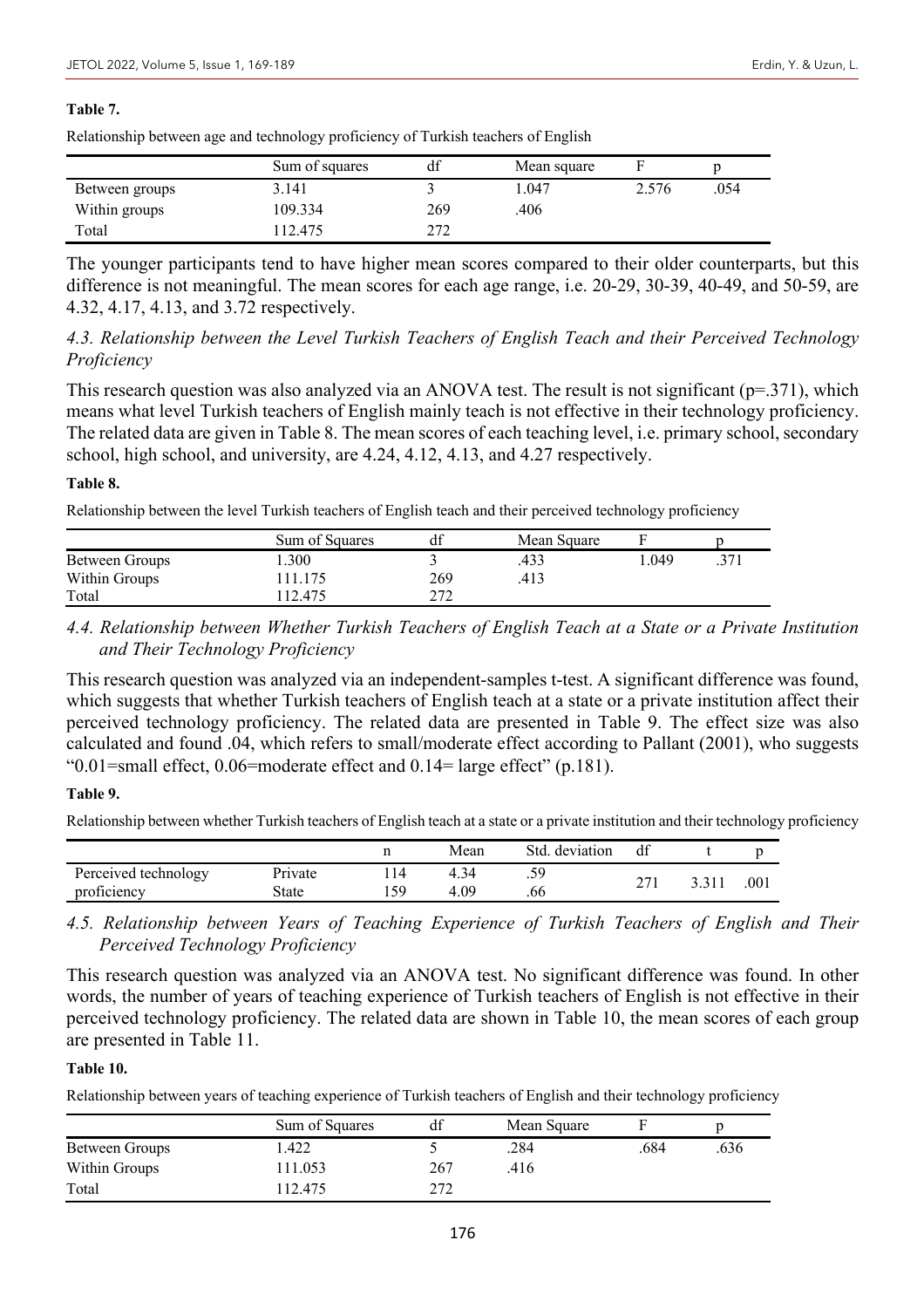#### **Table 11.**

| Range of teaching years | Mean score | N  |
|-------------------------|------------|----|
| Less than 1 year        | 4.28       | 8  |
| 1-3 years               | 4.22       | 34 |
| 4-6 years               | 4.25       | 57 |
| $7-9$ years             | 4.26       | 61 |
| $10-14$ years           | 4.14       | 59 |
| $15+$ years             | 4.08       | 54 |

Mean scores of each range of teaching years

*4.6. Relationship between How Much Time Turkish Teachers of English Spend in Technological environments and Their Perceived Technology Proficiency*

This research question was analyzed via an ANOVA test, and a significant difference was found, which means how much time Turkish teachers of English spend in technological environments is effective in their perceived technology proficiency. The related data are provided in Table 12.

#### **Table 12.**

Relationship between how much time Turkish teachers of English spend in technological environments and their perceived technology proficiency

|                | Sum of Squares | df  | Mean Square |       |      |
|----------------|----------------|-----|-------------|-------|------|
| Between Groups | 7.221          |     | 2.407       | 6.151 | .000 |
| Within Groups  | 105.254        | 269 | .391        |       |      |
| Total          | 112.475        | 272 |             |       |      |

The mean scores for each group are presented in Table 13.

#### **Table 13.**

Mean scores of each time range

| Range of time spent in technological environments | Mean score | N   |
|---------------------------------------------------|------------|-----|
| $0-3$ hours                                       | 4.04       |     |
| 3-6 hours                                         | 4.11       | 126 |
| 6-9 hours                                         | 4.39       | 59  |
| $9+ hours$                                        | 4.52       |     |

Since the difference is significant, a post-hoc test called Bonferroni was performed to find out the relationship between each group. The results can be seen in Table 14.

#### **5. Discussion**

The findings obtained in the present study show that overall technology competence of in-service Turkish teachers of English is satisfactory. Some studies in the literature yield similar results (e.g. Akcaoğlu, 2008; Çakır & Oktay, 2013; Çetin & Güngör, 2014; Durak, 2019; Kahraman & Yılmaz, 2018; Kazu & Erten, 2014; Şimşek & Yazar, 2017; Turel, 2014). There are also those with contradicting findings. Bas and Senturk (2018); Gökçek, Güneş and Gençtürk (2013); and Erdamar, Demirkan, Saraçoğlu and Alpan (2017) found that in-service teachers' technology self-efficacy is at a medium level while Ardıç and Çiftçi (2019) and Pan and Franklin (2011) found it is at a low level. 21st century education requires technology integrated classrooms and teachers with technology proficiency. As the most of the literature and this study reveal, teachers of today are proficient technology users, which means second-order barriers that Ertmer (1999) introduced have widely been eliminated. However, technology is still not totally incorporated into education. Thus, it is now time to focus on the elimination of first-order (Ertmer, 1999) and third-order (Tsai & Chai, 2012) barriers to fulfil the requirements of 21st century learning. We believe it is high time education policy makers took action in this regard. More in-service teacher training programs should be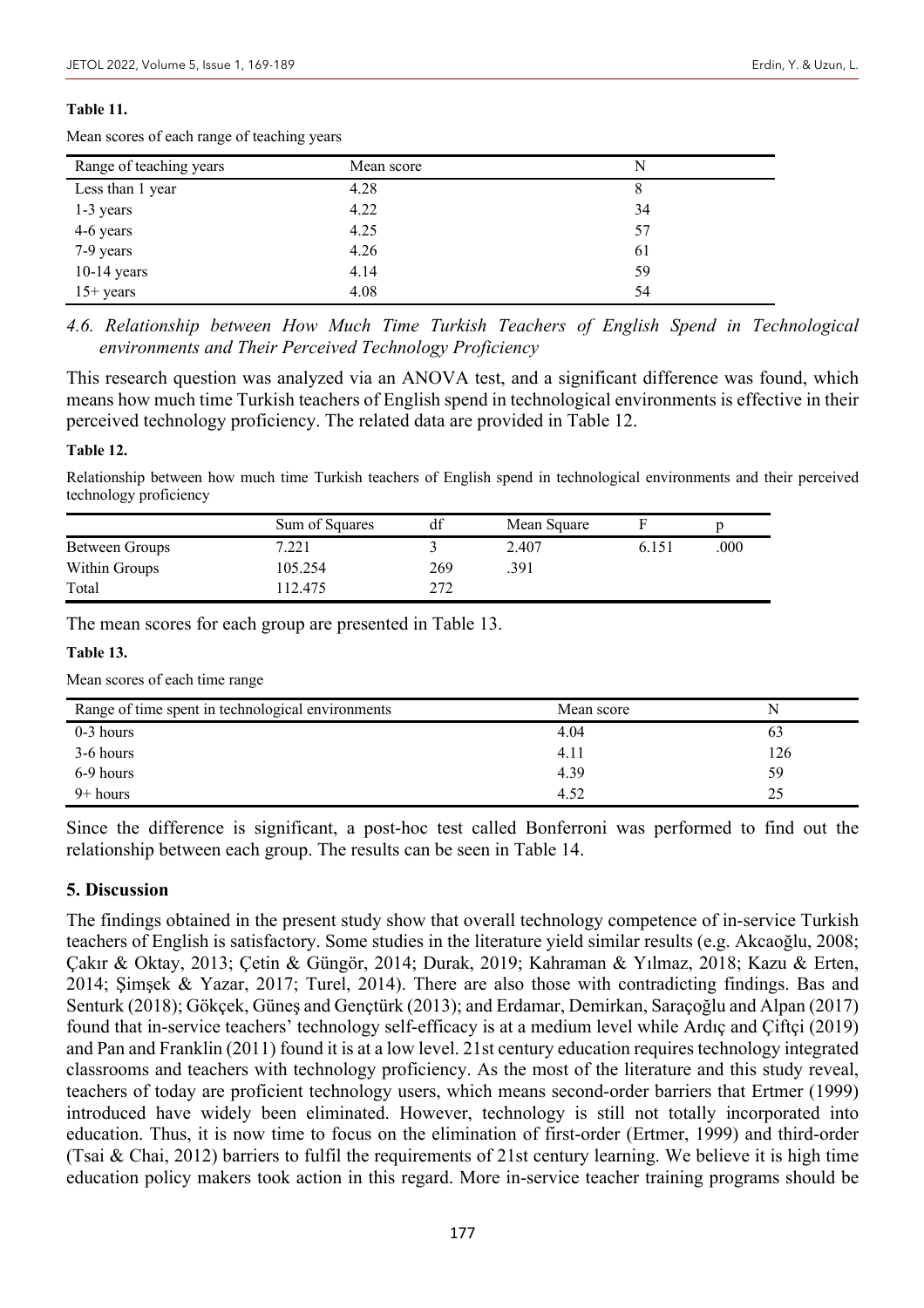organized so as to improve digital competence and design thinking skills, and curricula should be redesigned in a way to leave more space for technology integration.

#### **Table 14.**

Bonferroni (Post-hoc) test results indicating the relations between the time ranges

| (I) Time    | $(J)$ Time  | Mean Difference (I-J) Std. Error |        | Sig.  | 95% Confidence Interval |             |
|-------------|-------------|----------------------------------|--------|-------|-------------------------|-------------|
|             |             |                                  |        |       | Lower Bound             | Upper Bound |
| $0-3$ hours | 3-6 hours   | $-.06710$                        | .09652 | 1.000 | $-.3236$                | .1894       |
|             | 6-9 hours   | $-.34298*$                       | .11333 | .016  | $-.6442$                | $-.0418$    |
|             | $9+$ hours  | $-.48108*$                       | .14786 | .008  | $-.8741$                | $-.0881$    |
| 3-6 hours   | $0-3$ hours | .06710                           | .09652 | 1.000 | $-1894$                 | .3236       |
|             | 6-9 hours   | $-.27588*$                       | .09868 | .033  | $-.5382$                | $-0.0136$   |
|             | $9+$ hours  | $-41398*$                        | .13695 | .016  | $-.7780$                | $-.0500$    |
| 6-9 hours   | $0-3$ hours | $.34298*$                        | .11333 | .016  | .0418                   | .6442       |
|             | 3-6 hours   | .27588*                          | .09868 | .033  | .0136                   | .5382       |
|             | $9+$ hours  | $-.13810$                        | .14928 | 1.000 | $-.5349$                | .2587       |
| $9+$ hours  | $0-3$ hours | .48108*                          | .14786 | .008  | .0881                   | .8741       |
|             | 3-6 hours   | .41398*                          | .13695 | .016  | .0500                   | .7780       |
|             | 6-9 hours   | .13810                           | .14928 | 1.000 | $-.2587$                | .5349       |

\*. The mean difference is significant at the 0.05 level.

The first research question of the present study attempts to find out if there is a significant relationship between sex and perceived technology proficiency of Turkish teachers of English. The results indicate that male and female teachers are equally competent in using technology, and sex is not a factor affecting technology competence. Likewise, Akturk and Ozturk (2019), Arslan (2015), Gökçek et al. (2013), Kahraman and Yılmaz (2018), Onivehu, Ohawuiro and Oyeniran (2017), and Özer (2018) found that inservice teachers' sex and technology competence are not significantly related. Yielding contradicting results, Ardıç and Çiftçi (2019), Bas and Senturk (2018), Kaarakainen, Kivinen and Vainio (2018), Şimşek and Yazar (2017), and Teo, Fan and Du (2015) found that male teachers outperform their female counterparts; and Anderson and Maninger (2007), Basargekar and Singhavi (2017), Buabeng-Andoh (2019) and Çakır and Oktay (2013) found vice versa. According to Imhof, Vollmeyer and Beierlein (2007), the difference in favor of males could be explained by the fact that males make more use of electronic devices for personal or non-work related purposes. However, as the present study suggests, this gap seems to be bridged. Technology has become ingrained into every part of our lives and access to the internet and electronic devices has become widely available. Especially in the time of COVID-19 pandemic, people have become too dependent on their electronic devices more than ever to work, receive education, remain socialized, and run their errands etc. Under such circumstances, being a competent user of technology has become unavoidable regardless of one's sex. Therefore, variables other than gender/sex had better be examined in similar future studies.

The second research question tried to assess the relationship between age and perceived technology proficiency of Turkish teachers of English. The findings show that the relationship is not meaningful. Likewise, Cigdem and Topcu (2015) and Martin, Reeves, Smith and Walker (2016) state that teachers' ICT proficiency does not vary based on their age. However, Basargekar and Singhavi (2017), Kazu and Erten (2014), Luik, Taimalu and Suviste (2018) and Scherer, Siddiq and Teo (2015) found that the older a teacher is, the less competent he/she is in technology use. Indicating otherwise, the findings of the present study could be explained by the fact that everyone, no matter how old they are, is excessively exposed to the internet and electronic devices in recent years, especially during the COVID-19, and this has made everyone acquire ICT skills.

The third research question aimed to discover the relationship between the level Turkish teachers of English teach and their perceived technology proficiency. Kay (2006) argues that attitudes towards integrating technology into education vary according to teachers' grade level, and this aspect is not given enough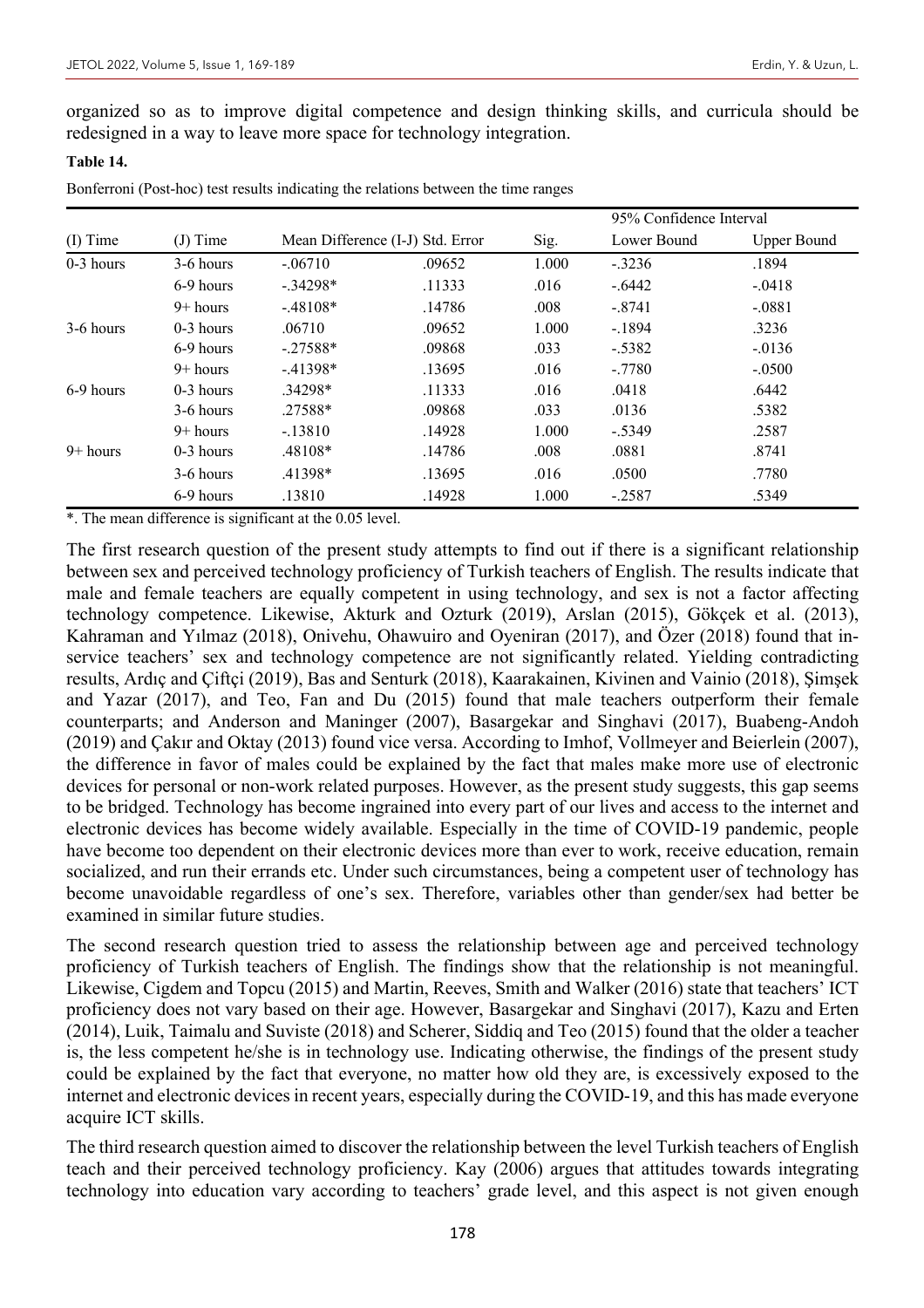emphasis in the literature. Among the limited number of studies considering this aspect, Balta and Duran (2015) and Morales, Knezek and Christensen (2008) state that what level a teacher teach affects his/her technology competence. On the other hand, Çakır and Oktay (2013), Hsu and Kuan (2013), and Şimşek and Yazar (2017) reveal just the opposite. This study shares the same view with the latter group of studies, in other words, perceived technology proficiency of Turkish teachers of English and what level they teach are not significantly related. The findings demonstrate that in-service Turkish teachers of English are able to establish technology integrated classroom settings and to meet their students' 21st century learning needs at all grades. This could be because teachers are teaching the most digital native generation of all times. In other words, their audience can make use of electronic devices really well no matter if they study at primary school or university. It seems teachers may not hesitate to integrate technology into their classes if they believe their students are competent users of technology no matter how old they are.

The fourth research question discovered a meaningful relationship between whether Turkish teachers of English teach at a state or a private institution and their perceived technology proficiency. Among the limited number of studies available in the literature, Basargekar and Singhavi (2017) and Aydin, Gürol and Vanderlinde (2016) found that teachers working at a private institution are better users of technology compared to their counterparts working at a state institution. This study reached the same conclusion. This could be attributed to the fact that private schools possess more advanced technological infrastructure and offer more professional development opportunities (İlgar, 2014). This finding is of importance since it reveals the inequality of opportunities between both types of schools and between millions of students. Major responsibilities fall upon the government, authorities, policymakers, institutions and organizations to eliminate this inequality, which corresponds to first-order barriers Ertmer (1999) introduced.

The fifth research question found a non-significant relationship between whether how long Turkish teachers of English have been teaching and their perceived technology proficiency. This finding conflicts with most of the literature. Akturk and Ozturk (2019), Bas and Senturk (2018), Christensen and Knezek (2016), Şimşek and Yazar (2017), and Uerz, Volman and Kral (2018) state that teachers lacking experience are more technology competent than experienced teachers. Holding the same view as the present study, Yang and Huang (2008) state that technology proficiency of experienced teachers is increasing owing to inservice training programs. As this finding reveals, it can be said that these programs have achieved their goals. Besides, it can be argued that teachers have been able to compensate for the lack of technology competence that may result from being digital immigrants thanks to their experience.

The last research question discovered a positive relationship between how much time Turkish teachers of English spend in technological environments and their perceived technology proficiency. Bandura (1993) posits that experience is very effective in increasing self-efficacy. In the same vein, the more time they spend in technological environments, the more proficient they are in technology use. This finding is in line with most of the literature (Bozdoğan & Özen, 2014; Durak & Sarıtepeci, 2017; Kahraman & Yılmaz, 2018; Turel, 2014). However, there are some studies with contradicting findings (So, Choi, Lim, & Xiong, 2012; So & Kim, 2009), which argue that using electronic devices for personal purposes does not necessarily have teachers gain experience in using technology for educational purposes. This study shows otherwise. In other words, spending time in technological environments for non-educational purposes also improves in-service teachers' technology proficiency in using technology for educational purposes. We argue that in-service teachers ought to be exposed to technological environments more, which could be achieved by introducing them to useful digital tools, applications, activities, games etc. that they can use in class, encouraging them to carry out their basic tasks such as lesson planning, material development, keeping track of their students' progress etc. on electronic devices and to get in touch and exchange ideas with other teachers through social media groups.

# **6. Limitations and Suggestions for Future Research**

The data were collected during the 2020-2021 academic year, in other words, during the COVID-19 pandemic. That is why the researchers could only collect data via electronic means, and teachers who did not have internet connection or a computer or a smartphone were left out of the scope of the study to some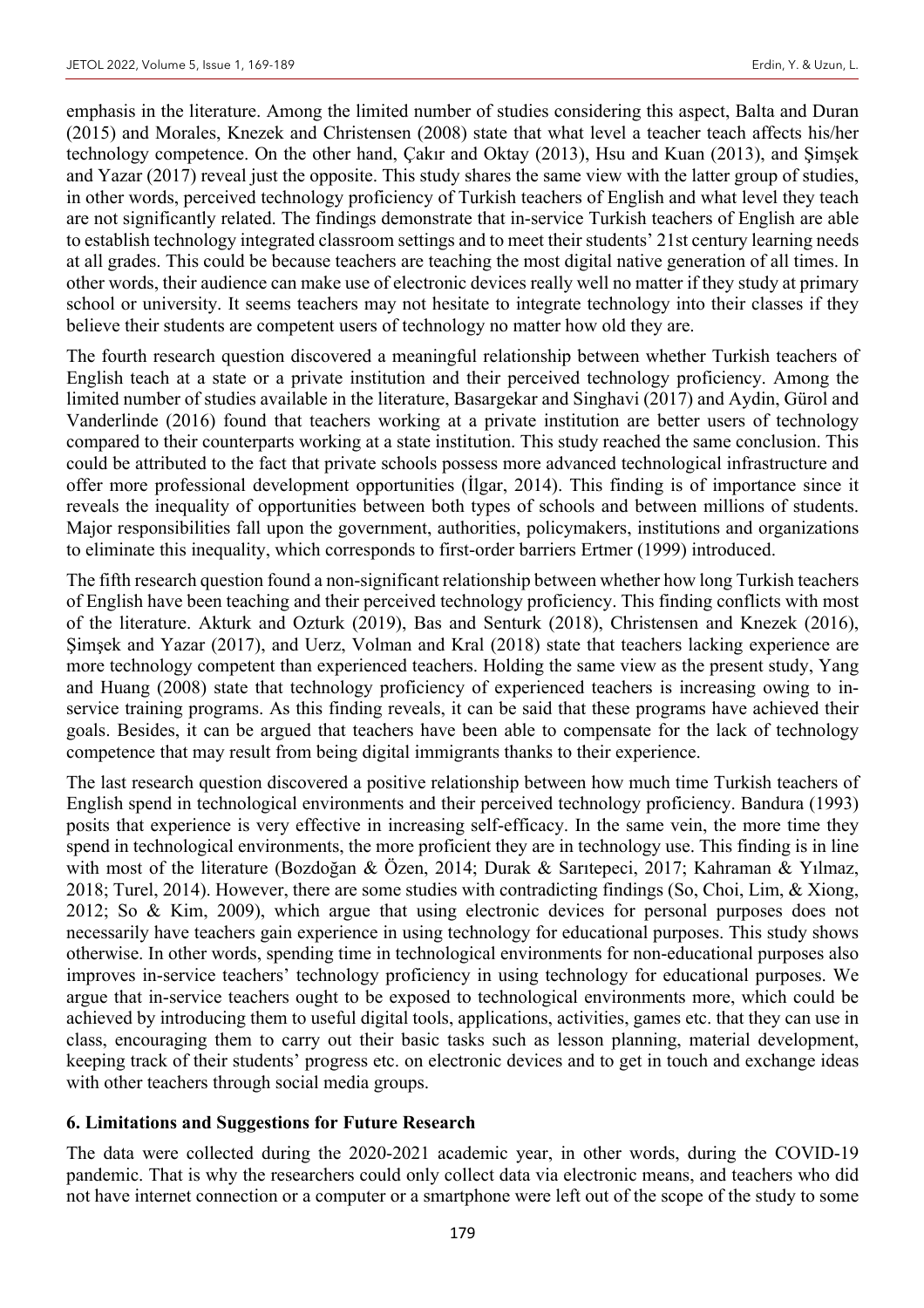extent. This also limited the number of participants. To avert this problem, the researcher got in touch with such teachers and collected their answers to the questionnaire via other ways.

In addition, collecting qualitative data would have helped us present a clearer picture of the current status of technology integration.

In future studies, in-service interventions could be designed to be performed during mid-term and/or summer breaks. They should aim to make in-service teachers familiar with new educational technologies, to show them how to make use of them in class and improve their teaching.

We found a non-significant relationship between gender and technology competence, which is not surprising since every individual, regardless of their gender, has become competent user. Besides, it is inevitable that their technology competence will increase even more in time because everything is going online and everyone needs to keep up. Therefore, we believe variables other than gender should be investigated so as to come up with significant findings in related studies.

Our study discovered a non-significant relationship between age and perceived technology proficiency unlike most of the literature, which states higher age means lower technology competence. Therefore, more research is required to reinforce our finding.

We found a significant difference between the perceived technology proficiency of teachers working at a private institution and that of those working at a state institution in favor of the former. Future research may focus on how to eliminate this inequality affecting millions of people.

Our study found that the more time in-service Turkish teachers of English spend in technological environments, the better their perceived technology proficiency becomes. Therefore, interventions and/or in-service training programs aiming to increase their exposure to technological environments in a meaningful way could be designed.

Finally, the scope of this study can be extended by analyzing technology proficiency of teachers of other foreign languages.

# **7. Conclusion**

This study has revealed that perceived technology proficiency of Turkish teachers of English is high. In other words, second-order barriers (Ertmer, 1999) seem to be eliminated. However, technology is not integrated into education as much as desired. Therefore, it is now time to focus on and eliminate first-order (Ertmer, 1999) and third-order barriers (Tsai & Chai, 2012) so as to establish technology-integrated 21st century classrooms.

Being a digital native or digitally competent does not necessarily mean that teachers can integrate technology into their classes easily. They should also take pedagogical and psychological aspects into account while designing their classes. Teacher training curricula must be revised in a way to melt each component of TPACK in the same pot.

Most of the literature used to hold that males outperform females in technology competence. However, some recent studies and this study indicate that this is not the case anymore.

The present study suggests that digital immigrant teachers are doing fine in improving their ICT skills partly thanks to in-service training opportunities partly to their own efforts. To further this improvement, more in-service training should be provided.

This study and some studies reveal that teachers working at a private institution have higher technology proficiency compared to their counterparts working at a state institution, which creates inequalities of opportunities between teachers and between students. Affecting millions of people, this problem should be handled by authorities as soon as possible.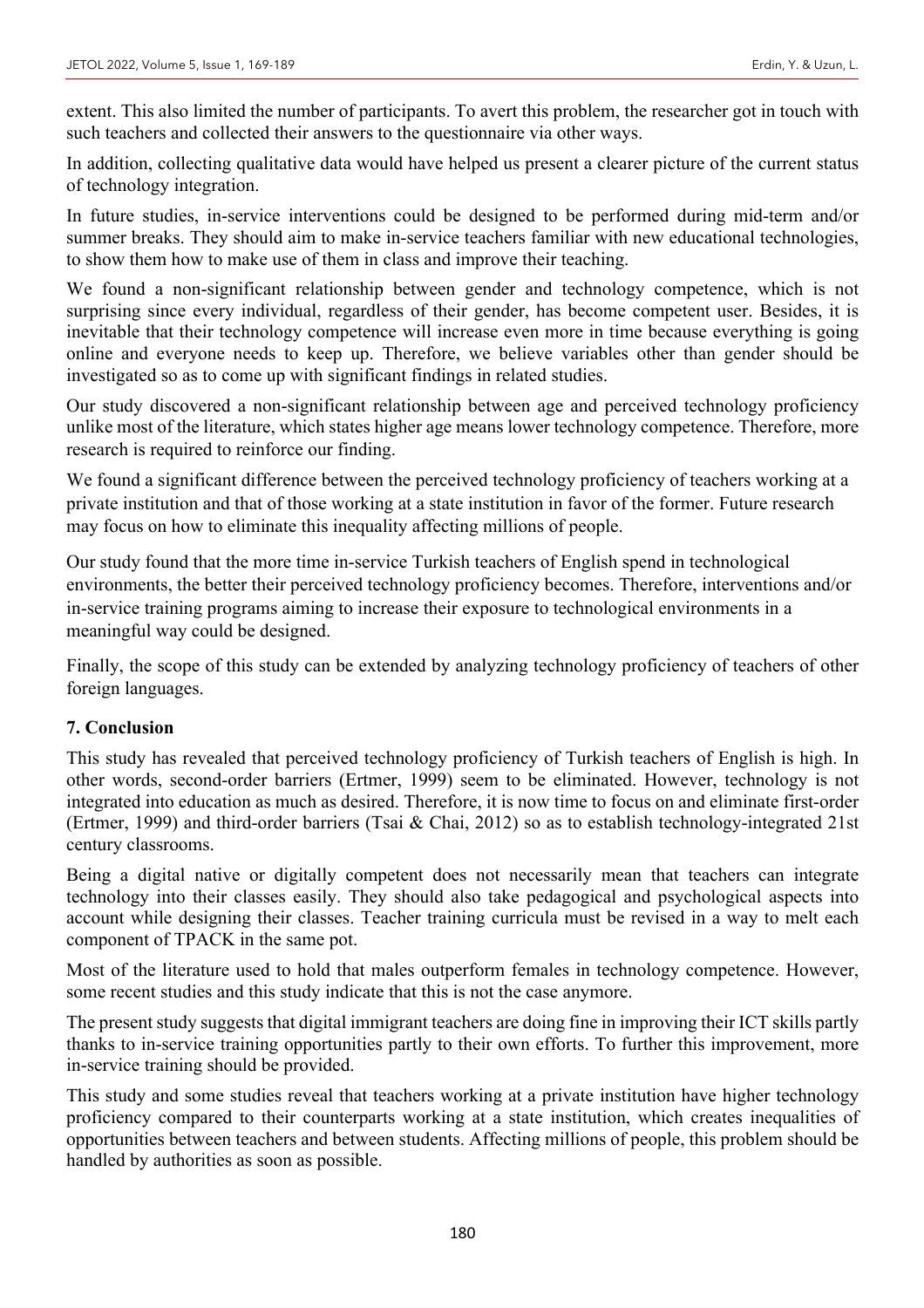The 21st century has changed students' learning needs and the traditional teaching practices. Technology has become an indispensable part of today's classrooms as well as of our lives. The present study aims to find out how Turkish teachers of English are doing in this process. It is believed that this study delivers some useful data that could be beneficial for future researchers in the elimination of barriers to technology integration, which a necessary step towards 21st century learning.

#### **Acknowledgement**

This study was derived from the first author's MA thesis titled "Factors affecting perceived technology proficiency of Turkish teachers of English in the light of 21st century learning (thesis no: 666806)". The second author was the supervisor.

#### **References**

- Abdallah, E. E., & Fayyoumi, E. (2016). Assistive technology for deaf people based on android platform. Procedia Computer Science, 94, 295-301.
- Akcaoğlu, M. (2008). Exploring technology integration approaches and practices of preservice and inservice English language teachers (Middle East Technical University). Middle East Technical University, Ankara. Retrieved from https://etd.lib.metu.edu.tr/upload/12609579/index.pdf
- Akturk, A. O., & Ozturk, H. S. (2019). Teachers' TPACK Levels and Students' Self-efficacy as Predictors of Students' Academic Achievement. International Journal of Research in Education and Science (IJRES), 5(1), 283–294. Retrieved from https://files.eric.ed.gov/fulltext/EJ1197990.pdf
- Anderson, S. E., & Maninger, R. M. (2007). Preservice teachers' abilities, beliefs, and intentions regarding technology integration. Journal of Educational Computing Research, 37(2), 151-172.
- Ardıç, Ö., & Çiftçi, H. (2019). ICT competence and needs of Turkish EFL instructors: The role of gender, institution and experience. Eurasian Journal of Applied Linguistics, 5(1), 153–173. https://doi.org/10.32601/ejal.543791
- Arslan, Y. (2015). Determination of technopedagogical content knowledge competencies of preservice physical education teachers: A Turkish sample. Journal of Teaching in Physical Education, 34(2), 225-241.
- Atar, C., Aydın, S., & Bağcı, H. (2019). An investigation of pre-service English teachers' level of technopedagogical content knowledge. Journal of Language and Linguistic Studies, 15(3), 794– 805. doi: 10.17263/jlls.631517
- Aydin, M. K., Gürol, M., & Vanderlinde, R. (2016). Evaluating ICT Integration in Turkish K-12 Schools through Teachers' Views. Eurasia Journal of Mathematics, Science & Technology, 12(4), 747–766. doi: 10.12973/eurasia.2016.1227a
- Bağcı, H., & Atar, C. (2019). An Investigation of Pre-Service English Teachers' Self-Efficacy in Web Pedagogical Content Knowledge. Sakarya University Journal of Education, 9(3), 550–566. doi: 10.19126/suje.591804
- Balta, N., & Duran, M. (2015). Attitudes of Students and Teachers towards the Use of Interactive Whiteboards in Elementary and Secondary School Classrooms. TOJET: The Turkish Online Journal of Educational Technology, 14(2), 15–21. Retrieved from https://files.eric.ed.gov/fulltext/EJ1057345.pdf
- Bandura, A. (1993). Perceived Self-Efficacy in Cognitive Development and Functioning. Educational Psychologist, 28(2), 117–148. doi: 10.1207/s15326985ep2802\_3
- Bas, G., & Senturk, C. (2018). An evaluation of technological pedagogical content knowledge (TPACK) of in-service teachers: A study in Turkish public schools. International Journal of Educational Technology, 5(2), 46–58. Retrieved from https://files.eric.ed.gov/fulltext/EJ1201784.pdf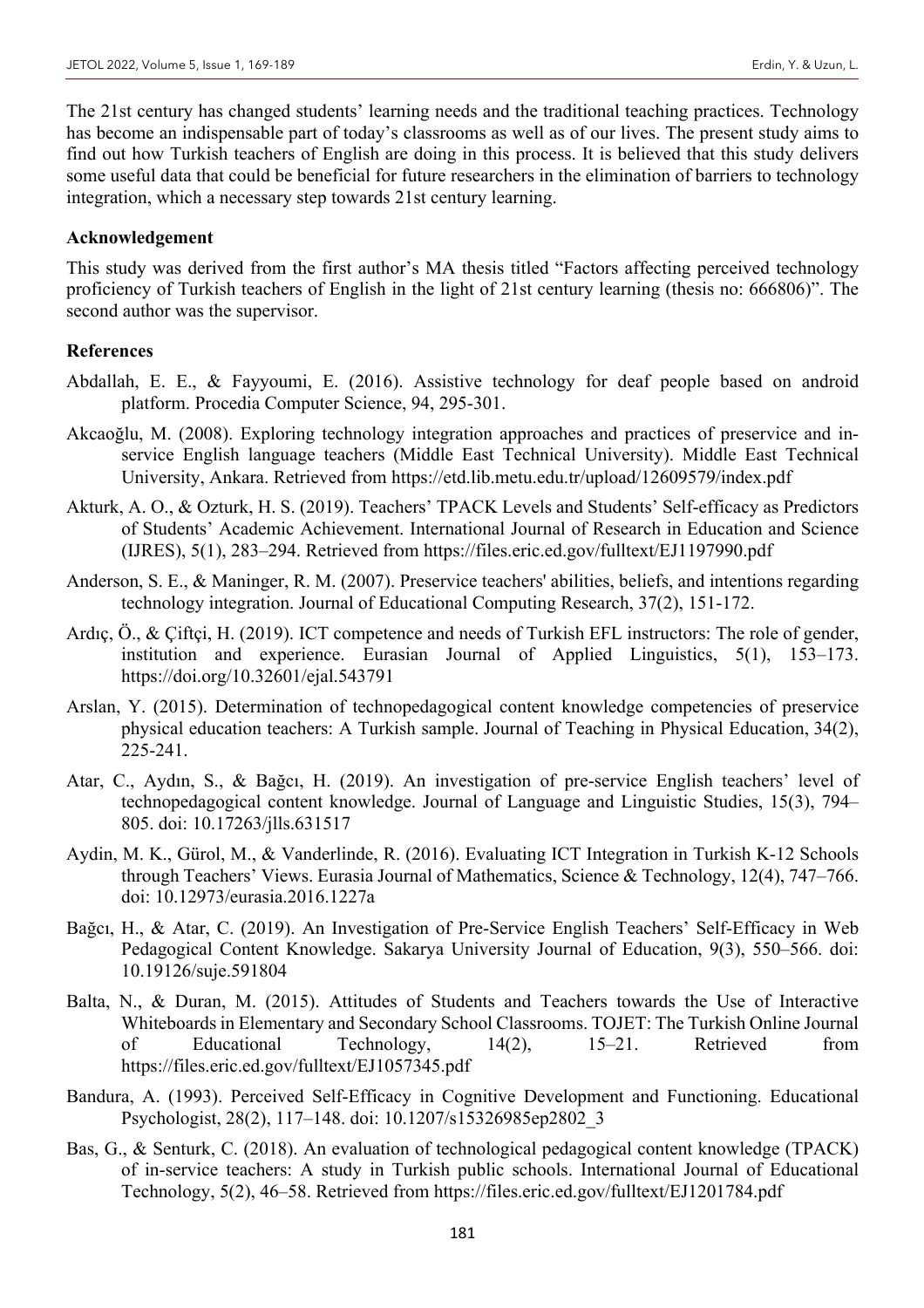- Basal, A. (2015a). Perceptions of Pre-service English Teachers towards the Integration of an LMS into English Language Teacher Education. Journal of Technology & Teacher Education, 23(4), 485– 507.
- Basal, A. (2015b). The implementation of a flipped classroom in foreign language teaching. Turkish Online Journal of Distance Education, 16(4), 28-37.
- Başal, A., & Kaynak, N. E. (2020). Perceptions of pre-service English teachers towards the use of digital badges. Innovations in Education and Teaching International, 57(2), 148–162. doi: 10.1080/14703297.2019.1649172
- Basargekar, P., & Singhavi, C. (2017). Factors Affecting Teachers' Perceived Proficiency in Using ICT in the Classroom. IAFOR Journal of Education, 5(2), 67–84. Retrieved from https://files.eric.ed.gov/fulltext/EJ1156287.pdf
- Benade, L. (2017). Is the classroom obsolete in the twenty-first century?. Educational Philosophy and Theory, 49(8), 796-807.
- Benitt, N., Schmidt, T., & Legutke, M. K. (2018). Teacher Learning and Technology-Enhanced Teacher Education. Second Handbook of English Language Teaching, 1-24.
- Beşoluk, Ş., Kurbanoğlu, N. İ., & Önder, İ. (2010). Educational technology usage of pre-service and inservice science and technology teachers. Elementary Education Online, 9(1), 389–395.
- Biernacki, P., & Waldorf, D. (1981). Snowball Sampling: Problems and Techniques of Chain Referral Sampling. Sociological Methods & Research, 10(2), 141–163. doi: 10.1177/004912418101000205
- Bildircin, M. M. (2018, March 21). FATİH Projesi de hüsranla sonuçlandı: Kamuya yükü 2 milyar. Birgün. Retrieved from https://www.birgun.net/haber/fatih-projesi-de-husranla-sonuclandi-kamuya-yuku-2-milyar-208817
- Black, A. (2010). Gen Y: Who they are and how they learn. Educational Horizons, 88(2), 92-101.
- Bozdoğan, D., & Özen, R. (2014). Use of ICT technologies and factors affecting pre-service ELT teachers' perceived ICT self-efficacy. TOJET: The Turkish Online Journal of Educational Technology, 13(2), 186–196. Retrieved from https://files.eric.ed.gov/fulltext/EJ1022943.pdf
- Buabeng-Andoh, C. (2019). Factors that Influence Teachers' Pedagogical Use of ICT in Secondary Schools: A Case of Ghana. Contemporary Educational Technology, 10(3), 272–288. doi: 10.30935/cet.590099
- Büyüköztürk, Ş. (2011). Sosyal bilimler için veri analizi el kitabı [Handbook of data analysis for social sciences] (17. ed.). Ankara: Pegem Akademi.
- Byrd, D. R., & Lansing, B. (2016). Electronic flashcards inside the classroom: Practical and effective. Journal of Language Teaching and Learning, 6(2), 1-13.
- Çakır, R., & Oktay, S. (2013). Teachers' use of technology as becoming information society. Gazi Üniversitesi Endüstriyel Sanatlar Eğitim Fakültesi Dergisi, (30), 35–54. Retrieved from https://dergipark.org.tr/tr/download/article-file/296388
- Çelik, H., & Karamustafaoğlu, O. (2016). Science Prospective Teachers' Self-efficacy and Views on the Use of Information Technologies in the Teaching of Physics Concepts. Necatibey Faculty of Education Electronic Journal of Science and Mathematics Education, 10(1), 182–208. Retrieved from https://dergipark.org.tr/tr/download/article-file/224369
- Çetin, O., & Güngör, B. (2014). İlköğretim Öğretmenlerinin Bilgisayar Öz-Yeterlik İnançları ve Bilgisayar Destekli Öğretime Yönelik Tutumları. Ondokuz Mayıs Üniversitesi Eğitim Fakültesi Dergisi, 33(1), 55–77. doi: 10.7822/egt206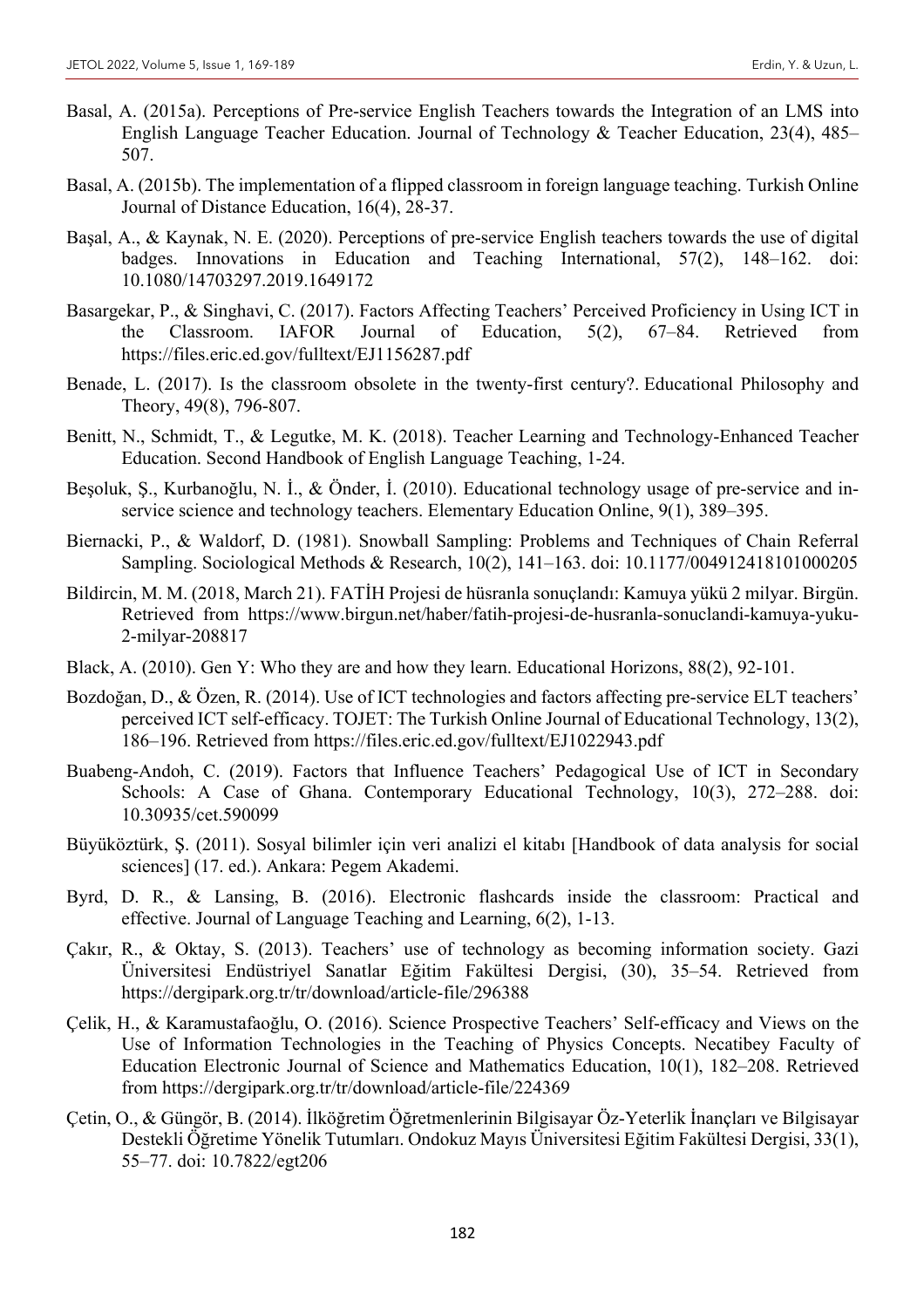- Christensen, R., & Knezek, G. (2017). Validating the Technology Proficiency Self-Assessment Questionnaire for 21st Century Learning (TPSA C-21). Journal of Digital Learning in Teacher Education, 33(1), 20–31. doi: 10.1080/21532974.2016.1242391
- Christensen, R., & Knezek, G. (2018). Measuring Teacher Attitudes, Competencies, and Pedagogical Practices in Support of Student Learning and Classroom Technology Integration. In J. Voogt, G. Knezek, R. Christensen, & K.-W. Lai (Eds.), Second Handbook of Information Technology in Primary and Secondary Education (pp. 357–374). Cham: Springer International Publishing. doi: 10.1007/978-3-319-71054-9
- Cigdem, H., & Topcu, A. (2015). Predictors of instructors' behavioral intention to use learning management system: A Turkish vocational college example. Computers in Human Behavior, 52, 22–28. doi: 10.1016/j.chb.2015.05.049
- Çoklar, A. N., & Odabaşı, H. F. (2009). Eğitim teknolojisi standartları açısından öğretmen adaylarının ölçme ve değerlendirme öz-yeterliklerinin belirlenmesi [Determining the assessment and evaluation self-efficacies of teacher candidates regarding education technology standards]. Selçuk Üniversitesi Ahmet Keleşoğlu Eğitim Fakültesi Dergisi, 27, 1-16.
- Çubukçu, Z., & Çeliker, G. (2016). The relationship between attitude and perceived self-efficacy of preservice English teachers on computer-assisted instruction. Mersin Üniversitesi Eğitim Fakültesi Dergisi, 12(2).
- Cumhuriyet. (2018, July 3). Başarısız olduğu itiraf edilen FATİH projesinin faturası icralık. Retrieved from https://www.cumhuriyet.com.tr/amp/haber/basarisiz-oldugu-itiraf-edilen-fatih-projesinin-faturasiicralik-1015905
- Dey, P., & Bandyopadhyay, S. (2019). Blended learning to improve quality of primary education among underprivileged school children in India. Education and Information Technologies, 24(3), 1995- 2016.
- Dörnyei, Z. (2007). Research methods in applied linguistics: Quantitative, qualitative, and mixed methodologies. Oxford: Oxford University Press.
- Durak, H. Y. (2019). Interactive Learning Environments Modeling of relations between K-12 teachers' TPACK levels and their technology integration self-efficacy, technology literacy levels, attitudes toward technology and usage objectives of social networks. Interactive Learning Environments, 1– 27. doi: 10.1080/10494820.2019.1619591
- Durak, H. Y., & Sarıtepeci, M. (2017). Investigating the Effect of Technology Use in Education on Classroom Management within the Scope of the FATİH Project. Çukurova Üniversitesi Eğitim Fakültesi Dergisi, 46(2), 441–457. doi: 10.14812/cufej.303511
- Ebrahimzadeh, M., & Alavi, S. (2017). Readers, Players, and Watchers: Short and Long-term Vocabulary Retention through Digital Video Games. International Journal of Applied Linguistics & English Literature, 6(4), 52–62. https://doi.org/10.7575/aiac.ijalel.v.6n.4p.52
- Eppard, J., Nasser, O., & Reddy, P. (2016). The Next Generation of Technology: Mobile Apps in the English Language Classroom. International Journal of Emerging Technologies in Learning, 11(4).
- Erdamar, G., Demirkan, Ö., Saraçoğlu, G., & Alpan, G. (2017). Lise Öğretmenlerinin Yaşam Boyu Öğrenme Eğilimleri Ve Eğitsel İnternet Kullanma Öz-Yeterlik İnançları. Abant İzzet Baysal Üniversitesi Eğitim Fakültesi Dergisi, 17(2), 636–657. Retrieved from https://dergipark.org.tr/tr/download/article-file/321855
- Ergen, S. (2019). Exploring the relationship between teachers' mindset and their technology self-efficacy among the secondary school EFL teachers (Başkent University). Retrieved from http://dspace.baskent.edu.tr:8080/xmlui/bitstream/handle/11727/4035/Seher\_Ergen\_Tez\_2019.pdf ?sequence=1&isAllowed=y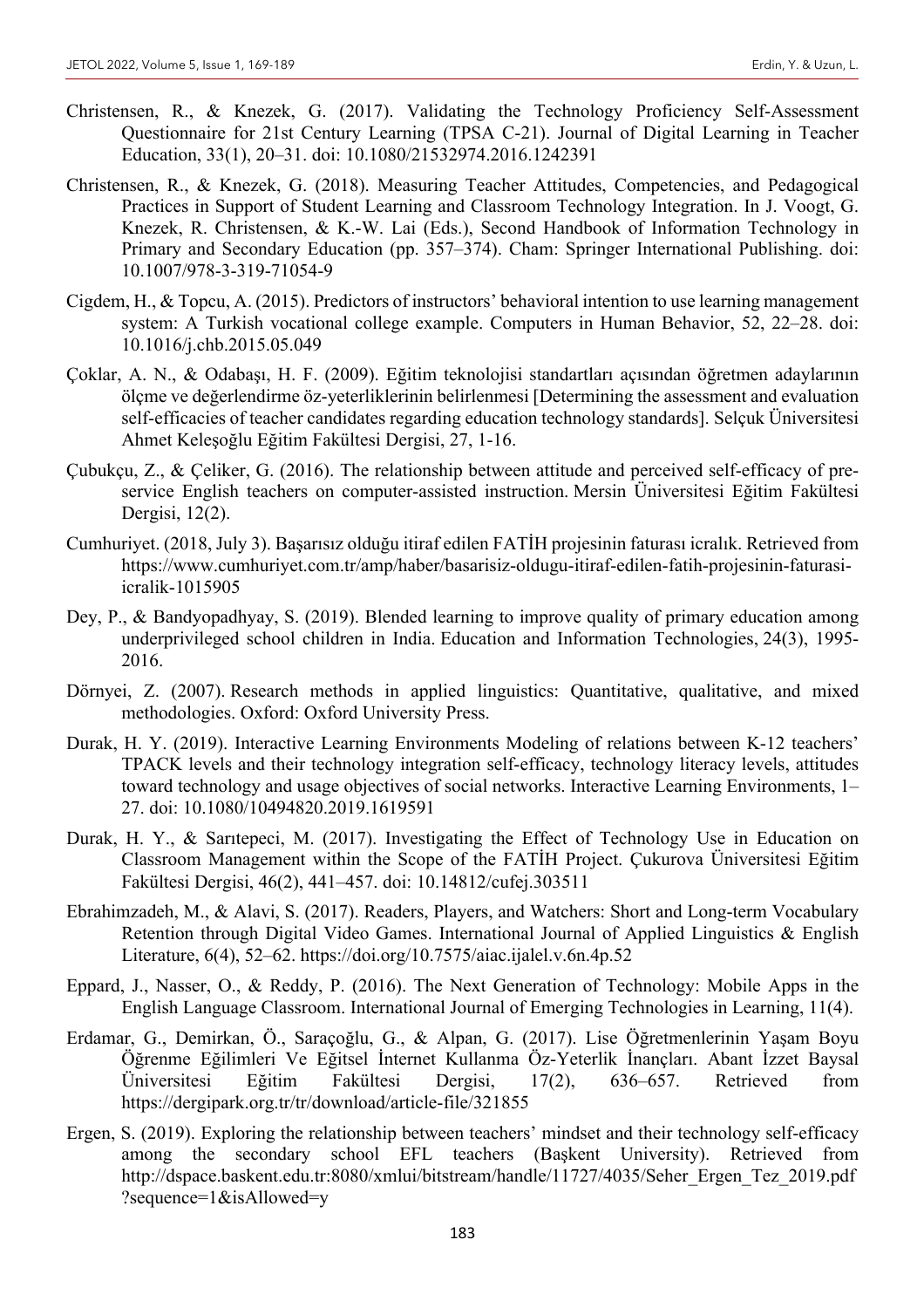- Ertmer, P. A. (1999). Addressing first- and second-order barriers to change: strategies for technology implementation. Educational Technology Research and Development, 47(4), 47–61.
- Ertmer, P. A., & Ottenbreit-Leftwich, A. T. (2010). Teacher Technology Change: How Knowledge, Confidence, Beliefs, and Culture Intersect. Journal of Research on Technology in Education, 42(3), 255–284. doi: 10.1080/15391523.2010.10782551
- European Union. (2006). Recommendation of the European Parliament and of the Council. Official Journal of the European Union, L 394, 10–18. Retrieved from https://eurlex.europa.eu/LexUriServ/LexUriServ.do?uri=OJ:L:2006:394:0010:0018:en:PDF
- Evrensel. (2019, September 11). MEB, başarısız olan FATİH projesinden vazgeçmiyor. Retrieved from https://www.evrensel.net/haber/386563/meb-basarisiz-olan-fatih-projesinden-vazgecmiyor
- Evseeva, A., & Solozhenko, A. (2015). Use of flipped classroom technology in language learning. Procedia-Social and Behavioral Sciences, 206, 205-209.
- Fai, F., & von Tunzelmann, N. (2001). Industry-specific competencies and converging technological systems: Evidence from patents. Structural Change and Economic Dynamics, 12, 141–170. https://doi.org/10.1016/S0954-349X(00)00035-7
- Farjon, D., Smits, A., & Voogt, J. (2019). Technology integration of pre-service teachers explained by attitudes and beliefs, competency, access, and experience. Computers and Education, 130, 81–93. doi: 10.1016/j.compedu.2018.11.010
- Ferrari, A. (2012). Digital Competence in Practice: An Analysis of Frameworks. Luxembourg. doi: 10.2791/82116
- Fraenkel, J.R. & Wallen, N. E. (2006) How to design and evaluate research in education (6th ed.). New York: McGraw-Hill.
- García-Martín, J., & García-Sánchez, J. N. (2017). Pre-service teachers' perceptions of the competence dimensions of digital literacy and of psychological and educational measures. Computers and Education, 107, 54–67. doi: 10.1016/j.compedu.2016.12.010
- Girmen, P., & Kaya, M. F. (2019). Using the Flipped Classroom Model in the Development of Basic Language Skills and Enriching Activities: Digital Stories and Games. International Journal of Instruction, 12(1), 555–572.
- Gökçek, T., Güneş, G., & Gençtürk, E. (2013). Evaluation of primary school teachers' technological selfefficacy. International Online Journal of Educational Sciences, 5(1), 42–51.
- Gravetter, F. J., Wallnau, L. B., Forzano, L.-A. B., & Witnauer, J. E. (2011). Essentials of Statistics for the Behavioral Sciences (10th ed.). Boston, MA: Cengage.
- Guzman, A., & Nussbaum, M. (2009). Teaching competencies for technology integration in the classroom. Journal of Computer Assisted Learning, 25(5), 453–469. doi: 10.1111/j.1365-2729.2009.00322.x
- Hana, J. N. (2020). The perceptions of pre-service English teachers to technological pedagogical content knowledge in EFL classroom (State Islamic University of Sunan Ampel Surabaya). State Islamic University of Sunan Ampel Surabaya. Retrieved from http://digilib.uinsby.ac.id/43557/2/Jihan Nailal Hana\_D75216097.pdf
- Hinton, P. R., McMurray, I., & Brownlow, C. (2014). SPSS explained. Routledge.
- How To Build a Student For the 21st Century. (2006). Time, Cover. Retrieved from http://content.time.com/time/covers/0,16641,20061218,00.html
- Howard, J. M., & Scott, A. (2017). Any Time, Any Place, Flexible Pace: Technology-Enhanced Language Learning in a Teacher Education Programme. Australian Journal of Teacher Education, 42(6), 51- 68.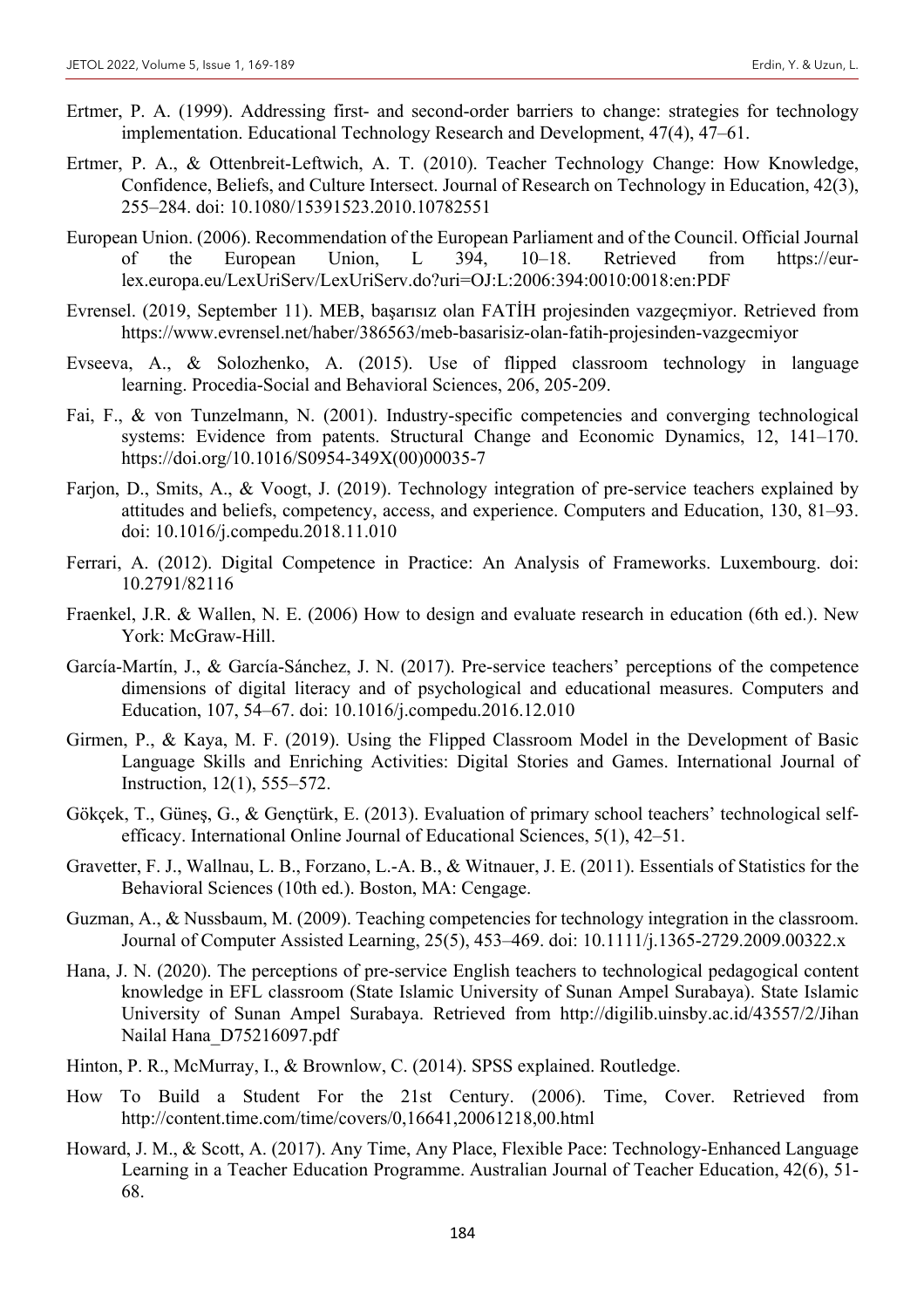- Howlett, G., & Waemusa, Z. (2018). Digital native/digital immigrant divide: EFL teachers' mobile device experiences and practice. Contemporary Educational Technology, 9(4), 374–389. doi: 10.30935/cet.471007
- Hsu, S., & Kuan, P.-Y. (2013). The impact of multilevel factors on technology integration: The case of Taiwanese grade 1-9 teachers and schools. Educational Technology Research and Development, 61, 25–50. doi: 10.1007/s11423-012-9269-y
- Hung, H.-T. (2018). Gamifying the flipped classroom using game-based learning materials. ELT Journal, 72, 296–308. https://doi.org/10.1093/elt/ccx055
- Ibrahim, K. (2019). Foreign language practice in simulation video games : An analysis of game‐based FL use dynamics. Foreign Language Annals, 52, 335–357. https://doi.org/10.1111/flan.12388
- İlgar, L. (2014). The point of views of classroom teachers who worked both at private and state schools on the differences in classroom management: a qualitative study. Hasan Ali Yücel Eğitim Fakültesi Dergisi, 22(11), 259–285. Retrieved from https://hayefjournal.org/Content/files/sayilar/75/259.pdf
- Imhof, M., Vollmeyer, R., & Beierlein, C. (2007). Computer use and the gender gap: The issue of access, use, motivation, and performance. Computers in Human Behavior, 23(6), 2823–2837. https://doi.org/10.1016/j.chb.2006.05.007
- International Society for Technology in Education (ISTE). (n.d.). ISTE Standards. Retrieved January 9, 2021, from https://www.iste.org/standards
- İşler, C., & Yıldırım, Ö. (2018). Perceptions of Turkish Pre-Service EFL Teachers on Their Technological Pedagogical Content Knowledge. Journal of Education and Future, (13), 145–160.
- Kabakci Yurdakul, I., Odabasi, H. F., Kilicer, K., Coklar, A. N., Birinci, G., & Kurt, A. A. (2012). The development, validity and reliability of TPACK-deep: A technological pedagogical content knowledge scale. Computers and Education, 58, 964–977. https://doi.org/10.1016/j.compedu.2011.10.012
- Kahraman, S., & Yılmaz, Z. A. (2018). In-service teachers' internet self-efficacy: a re-examination of gender differences. Turkish Online Journal of Distance Education, 19(2), 72–85. Retrieved from https://files.eric.ed.gov/fulltext/EJ1175509.pdf
- Kaarakainen, M.-T., Kivinen, O., & Vainio, T. (2018). Performance-based testing for ICT skills assessing: a case study of students and teachers' ICT skills in Finnish schools. Universal Access in the Information Society, 17, 349–360. https://doi.org/10.1007/s10209-017-0553-9
- Kavanoz, S., Yüksel, H. G., & Özcan, E. (2015). Pre-service teachers' self-efficacy perceptions on Web Pedagogical Content Knowledge. Computers & Education, 85, 94-101.
- Kay, R. H. (2006). Evaluating Strategies Used To Incorporate Technology Into Preservice Education. Journal of Research on Technology in Education, 38(4), 383–408. doi: 10.1080/15391523.2006.10782466
- Kazu, I. Y., & Erten, P. (2014). Teachers' Technological Pedagogical Content Knowledge Self-Efficacies. Journal of Education and Training Studies, 2(2), 126–144. doi: 10.11114/jets.v2i2.261
- Kessler, G., & Hubbard, P. (2017). Language teacher education and technology. The handbook of technology and second language teaching and learning, 278-292.
- Koehler, M. J., & Mishra, P. (2009). What is Technological Pedagogical Content Knowledge (TPACK)? Contemporary Issues in Technology and Teacher Education, 9(1), 60–70.
- Köse, N. K. (2016). Technological pedagogical content knowledge (TPACK) of English language instructors. Journal of Educational and Instructional Studies in the World, 6(2), 12-19.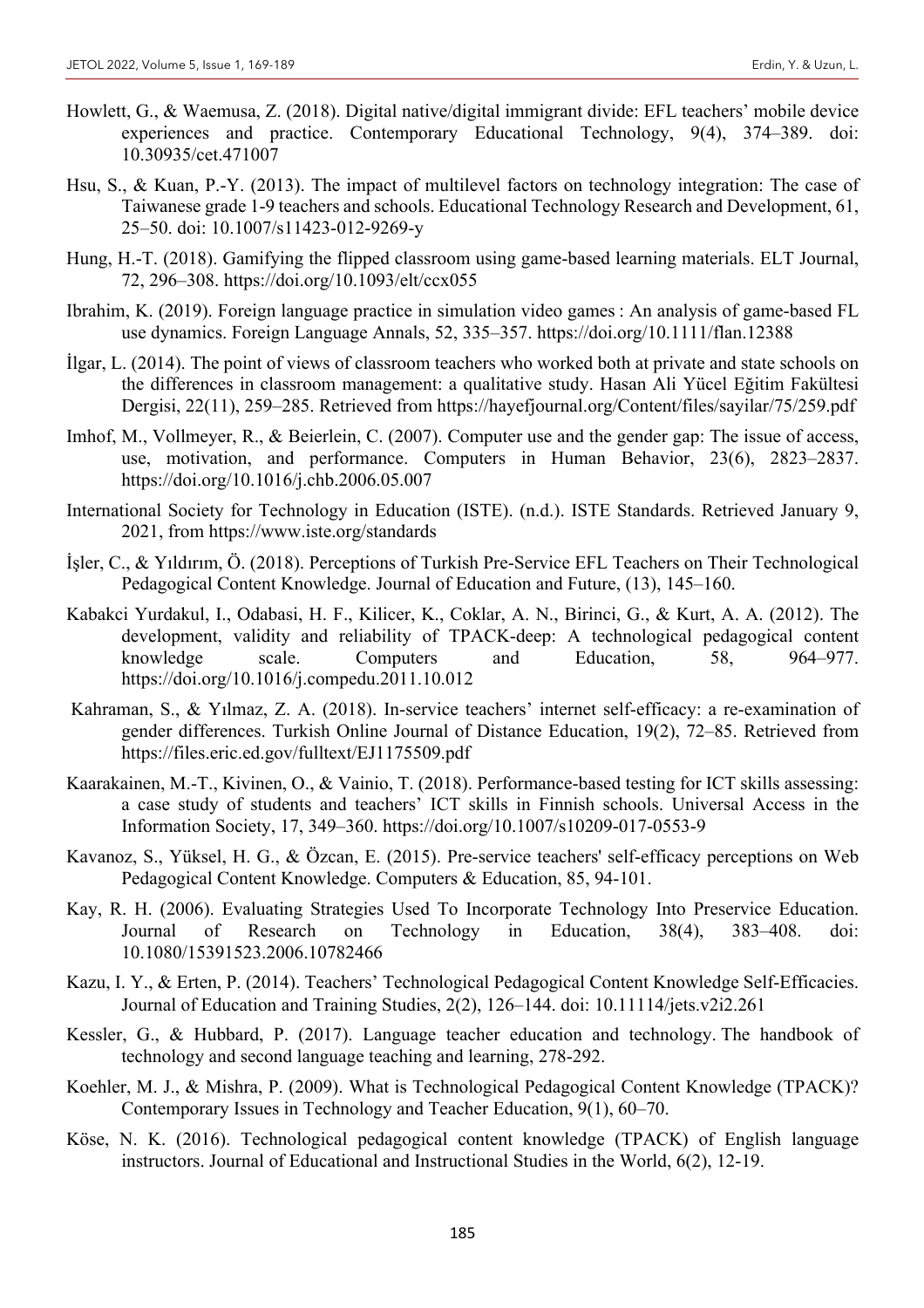- Krumsvik, R. J. (2008). Situated learning and teachers' digital competence. Education and Information Technologies, 13(4), 279–290. doi: 10.1007/s10639-008-9069-5
- Kurt, G. (2017). Implementing the flipped classroom in teacher education: Evidence from Turkey. Journal of Educational Technology & Society, 20(1), 211-221.
- Lai, C. (2015). Modeling teachers' influence on learners' self-directed use of technology for language learning outside the classroom. Computers & Education, 82, 74-83.
- Lai, C., Yeung, Y., & Hu, J. (2016). University student and teacher perceptions of teacher roles in promoting autonomous language learning with technology outside the classroom. Computer Assisted Language Learning, 29(4), 703-723.
- Lavrakas, P. J. (2008). Encyclopedia of Survey Research Methods. Thousand Oaks, California: Sage Publications, Inc. doi: 10.4135/9781412963947
- Lee, K. W., & James, C. C. (2018). Exploring a Transformative Teacher Professional Development Model to Engender Technology Integration in the 21st Century ESL Language Classrooms. International Journal of Computer-Assisted Language Learning and Teaching, 8(4), 13–31. https://doi.org/10.4018/IJCALLT.2018100102
- Lee, S.-M. (2019). Her Story or their own stories? Digital game-based learning, student creativity, and creative writing. ReCALL, 31(3), 238–254. https://doi.org/10.1017/S0958344019000028
- Liza, K., & Andriyanti, E. (2020). Digital Literacy Scale of English Pre-Service Teachers and Their Perceived Readiness Toward the Application of Digital Technologies. Journal of Education and Learning (EduLearn), 14(1), 74–79. doi: 10.11591/edulearn.v14i1.13925
- Lubelfeld, M., & Polyak, N. (2017). Philosophy of Change: Why Change? In The Unlearning Leader: Leading for Tomorrow's Schools Today (pp. 18–20). Lanham, Maryland: Rowman & Littlefield.
- Luik, P., Taimalu, M., & Suviste, R. (2018). Perceptions of technological, pedagogical and content knowledge (TPACK) among pre-service teachers in Estonia. Education and Information Technologies, 23, 741–755. doi: 10.1007/s10639-017-9633-y
- Martin, A. L., Reeves, T. D., Smith, T. J., & Walker, D. A. (2016). Computer Proficiency for Online Learning: Factorial Invariance of Scores among Teachers. Mid-Western Educational Researcher, 28(3), 247–263.
- Morales, C., Knezek, G., & Christensen, R. (2008). Self-Efficacy Ratings of Technology Proficiency Among Teachers in Mexico and Texas. Computers in the Schools, 25(1–2), 126–144. doi: 10.1080/07380560802158004
- Nair, P. (2011, July 29). The Classroom Is Obsolete: It's Time for Something New. Retrieved January 8, 2021, from https://www.edweek.org/leadership/opinion-the-classroom-is-obsolete-its-time-forsomething-new/2011/07
- Ok, M. W., & Rao, K. (2017). Using a digital pen to support secondary students with learning disabilities. Intervention in School and Clinic, 53(1), 36-43.
- Onivehu, A. O., Ohawuiro, O. E., & Oyeniran, B. J. (2017). Teachers' attitude and competence in the use of assistive technologies in special needs schools. Acta Didactica Napocensia, 10(4), 21–32. Retrieved from https://files.eric.ed.gov/fulltext/EJ1164985.pdf
- Özel, A. G., & Arıkan, A. (2015). The Use of the Internet and Web 2.0 Tools among EFL Instructors. Mediterranean Journal of Humanities, 5(1), 313-325. Doi: 10.13114/MJH.2015111386
- Özer, Z. (2018). An investigation of prospective ELT teachers' attitudes towards using computer technologies in foreign language teaching. Journal of Language and Linguistic Studies, 14(1), 328- 341.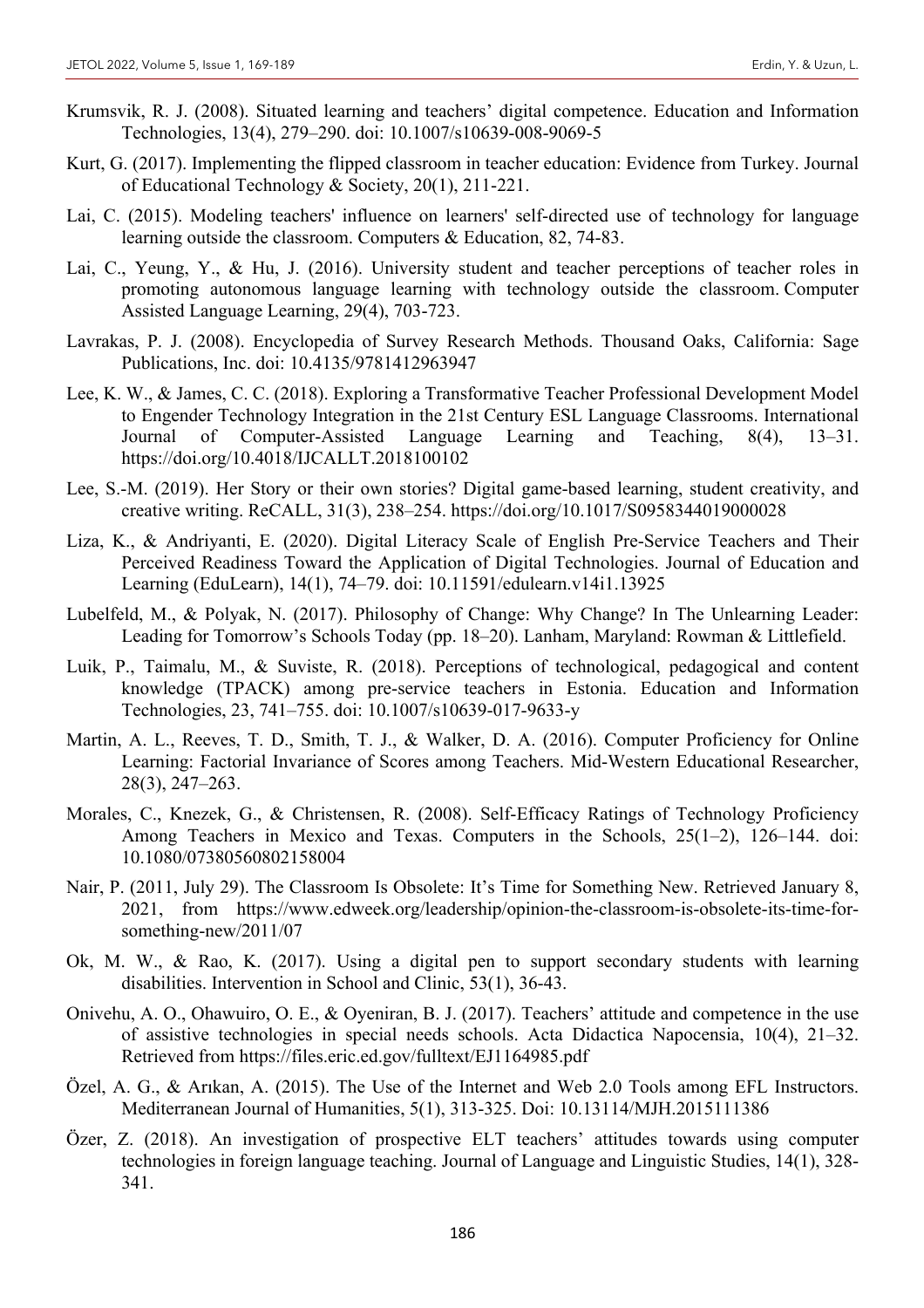- Pace, B. G., Rodesiler, L. B., & Tripp, L. (2010). Pre-service English teachers and web 2.0: Teaching & learning literacy with digital applications. In D. Gibson & B. Dodge (Eds.), Proceedings of SITE 2010--Society for Information Technology & Teacher Education International Conference (pp. 2335–2342). San Diego, CA: Association for the Advancement of Computing in Education. Retrieved from http://www.editlib.org/p/33714
- Pallant, J. (2001). SPSS Survival Manual. A step by step guide to data analysis using IBM SPSS. Milton Keynes, United Kingdom: Open University Press.
- Pan, S. C., & Franklin, T. (2011). In-Service Teachers' Self-Efficacy, Professional Development, and Web 2.0 Tools for Integration. New Horizons in Education, 59(3), 28–40. Retrieved from https://files.eric.ed.gov/fulltext/EJ955543.pdf
- Partnership for 21st Century Learning. (2019). Framework for 21st Century Learning. Battelle for Kids. Retrieved from http://static.battelleforkids.org/documents/p21/P21\_Framework\_Brief.pdf
- Pellegrino, J. W., & Hilton, M. L. (Eds.). (2013). Education for Life and Work: Developing Transferable Knowledge and Skills in the 21st Century. https://doi.org/10.17226/13398
- Prensky, M. (2001). Digital natives, digital immigrants. On the horizon, 9(5).
- Raman, A. (2014). TPACK confidence of pre-service teachers in Universiti Utara Malaysia. Mediterranean Journal of Social Sciences, 5(22), 167–175. doi: 10.5901/mjss.2014.v5n22p167
- Reynolds, B. L., & Kao, C.-W. (2019). The effects of digital game-based instruction, teacher instruction, and direct focused written corrective feedback on the grammatical accuracy of English articles. Computer Assisted Language Learning, 1–21. https://doi.org/10.1080/09588221.2019.1617747
- Ropp, M. M. (1999). Exploring Individual Characteristics Associated with Learning to Use Computers in Preservice Teacher Preparation. Journal of Research on Computing in Education, 31(4), 402–424. doi: 10.1080/08886504.1999.10782262
- Saad, S., Dandashi, A., Aljaam, J. M., & Saleh, M. (2015). The multimedia-based learning system improved cognitive skills and motivation of disabled children with a very high rate. Journal of Educational Technology & Society, 18(2), 366-379.
- Samur, Y. (2019). Kes Sesi: A mobile game designed to improve kindergarteners' recognition of letter sounds. Journal of Computer Assisted Learning, 35, 294–304. https://doi.org/10.1111/jcal.12331
- Sarıçoban, A., Tosuncuoğlu, İ., & Kırmızı, Ö. (2019). A technological pedagogical content knowledge (TPACK) assessment of pre-service EFL teachers learning to teach English as a foreign language. Journal of Language and Linguistic Studies, 15(3), 1122–1138. doi: 10.17263/jlls.631552
- Scherer, R., Siddiq, F., & Teo, T. (2015). Becoming more specific: Measuring and modeling teachers' perceived usefulness of ICT in the context of teaching and learning. Computers and Education, 88, 202–214. doi: 10.1016/j.compedu.2015.05.005
- Schieble, M. (2010). The Not So Digital Divide: Bringing Pre-service English Teachers' Media Literacies into Practice. Journal of Media Literacy Education, 2(2), 102–112.
- Scholz, K. (2017). Encouraging Free Play: Extramural Digital Game-Based Language Learning as a Complex Adaptive System. Computer Assisted Language Instruction Consortium, 34, 39–57. https://doi.org/10.1558/cj.29527
- Şimşek, Ö., & Yazar, T. (2017). Investigation of teachers' educational technology standards self-efficacy. Pegem Eğitim ve Öğretim Dergisi, 7(1), 23–54. doi: 10.14527/pegegog.2017.002
- Singh, A., & Kaur, A. (2016). Case study of touch technology used for teaching physically disabled students. Proceedings of the 2015 IEEE 3rd International Conference on MOOCs, Innovation and Technology in Education (MITE 2015). Amritsar, India: Curran Associates, Inc. doi: 10.1109/MITE.2015.7375351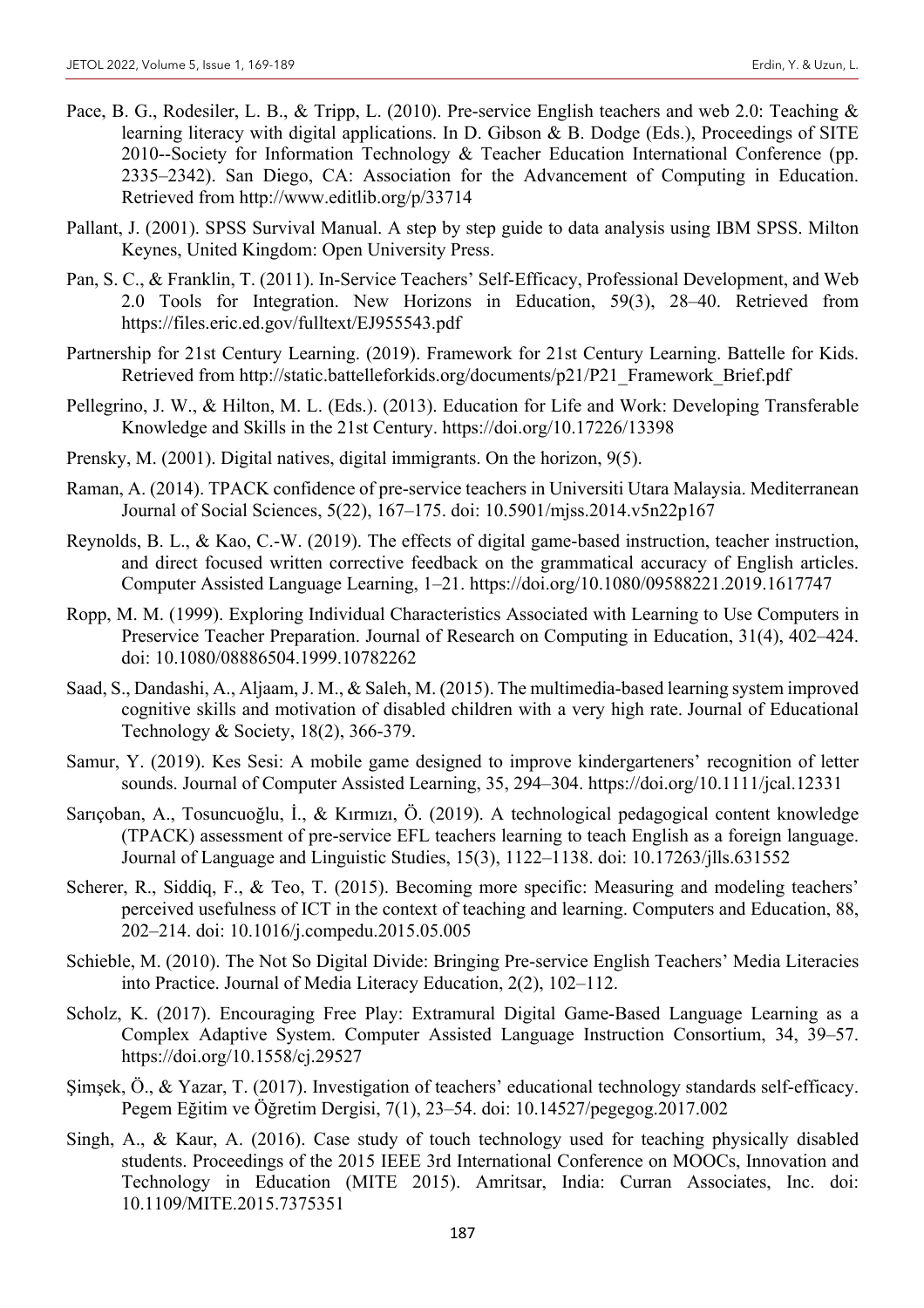- Şirin, E. F., & Duman, S. (2013). An investigation of educational technology standarts of physical education candidate teachers in terms of several variables. Journal of Human Sciences, 10(1), 1298-1313.
- Sirin, S., Plass, J. L., Homer, B. D., Vatanartiran, S., & Tsai, T. (2018). Digital game-based education for Syrian refugee children: Project Hope. Vulnerable Children and Youth Studies, 13(1), 7–18. https://doi.org/10.1080/17450128.2017.1412551
- So, H. J., & Kim, B. (2009). Learning about problem based learning: Student teachers integrating technology, pedagogy and content knowledge. Australasian Journal of Educational Technology, 25(1), 101–116. doi: 10.14742/ajet.1183
- So, H.-J., Choi, H., Lim, W. Y., & Xiong, Y. (2012). Little experience with ICT: Are they really the Net Generation student-teachers? Computers and Education, 59, 1234–1245. doi: 10.1016/j.compedu.2012.05.008
- Solak, E., & Çakır, R. (2014). Examining Preservice EFL Teachers' TPACK Competencies in Turkey. Journal of Educators Online, 11(2), 1–22. Retrieved from https://eric.ed.gov/?id=EJ1033263
- Tachaiyaphum, N., & Hoffman, P. J. (2018). EFL Pre-service Teachers' Perceptions towards the Use of CALL in the English Language Classrooms. Asian Journal of Interdisciplinary Research, 1(1), 20– 31. doi: 10.34256/ajir1813
- Tan, Y. L. L. (2018). Meaningful Gamification and Students' Motivation: A Strategy for Scaffolding Reading Material. Online Learning, 22(2), 141–155. https://doi.org/10.24059/olj.v22i2.1167
- Teo, T., Fan, X., & Du, J. (2015). Technology acceptance among pre-service teachers: Does gender matter? Australasian Journal of Educational Technology, 31(3), 235–251. doi: 10.14742/ajet.1672
- Tsai, C.-C., & Chai, C. S. (2012). The "third"-order barrier for technology-integration instruction: Implications for teacher education. Australasian Journal of Educational Technology, 28(6), 1057– 1060. https://doi.org/10.14742/ajet.810
- Tseng, J.-J., Cheng, Y., & Yeh, H.-N. (2019). How pre-service English teachers enact TPACK in the context of web-conferencing teaching: A design thinking approach. Computers and Education, 128, 171–182. doi: 10.1016/j.compedu.2018.09.022
- Turel, V. (2014). Teachers' computer self-efficacy and their use of educational technology. Turkish Online Journal of Distance Education, 15(4), 130–149. Retrieved from https://files.eric.ed.gov/fulltext/EJ1044190.pdf
- Uerz, D., Volman, M., & Kral, M. (2018). Teacher educators' competences in fostering student teachers' proficiency in teaching and learning with technology: An overview of relevant research literature. Teaching and Teacher Education, 70, 12-23.
- Ursavaş, Ö. F., Yalçın, Y., & Bakır, E. (2019). The effect of subjective norms on preservice and in‐service teachers' behavioural intentions to use technology: A multigroup multimodel study. British Journal of Educational Technology, 50(5), 2501–2519. doi: 10.1111/bjet.12834
- Üstündağ, M. T., Güneş, E., & Bahçivan, E. (2017). Turkish Adaptation of Digital Literacy Scale and Investigating Pre-service Science Teachers' Digital Literacy". 12, 19–29. Retrieved from https://www.researchgate.net/publication/319097835
- Uzun, L. (2017). Using the Second Life digital environment for FL education: A postmodern perspective. Teaching English with Technology, 17(2), 42–54. Retrieved from https://files.eric.ed.gov/fulltext/EJ1140664.pdf
- Voogt, J., Fisser, P., Pareja Roblin, N., Tondeur, J., & van Braak, J. (2013). Technological pedagogical content knowledge - A review of the literature. Journal of Computer Assisted Learning, 29(2), 109– 121. doi: 10.1111/j.1365-2729.2012.00487.x